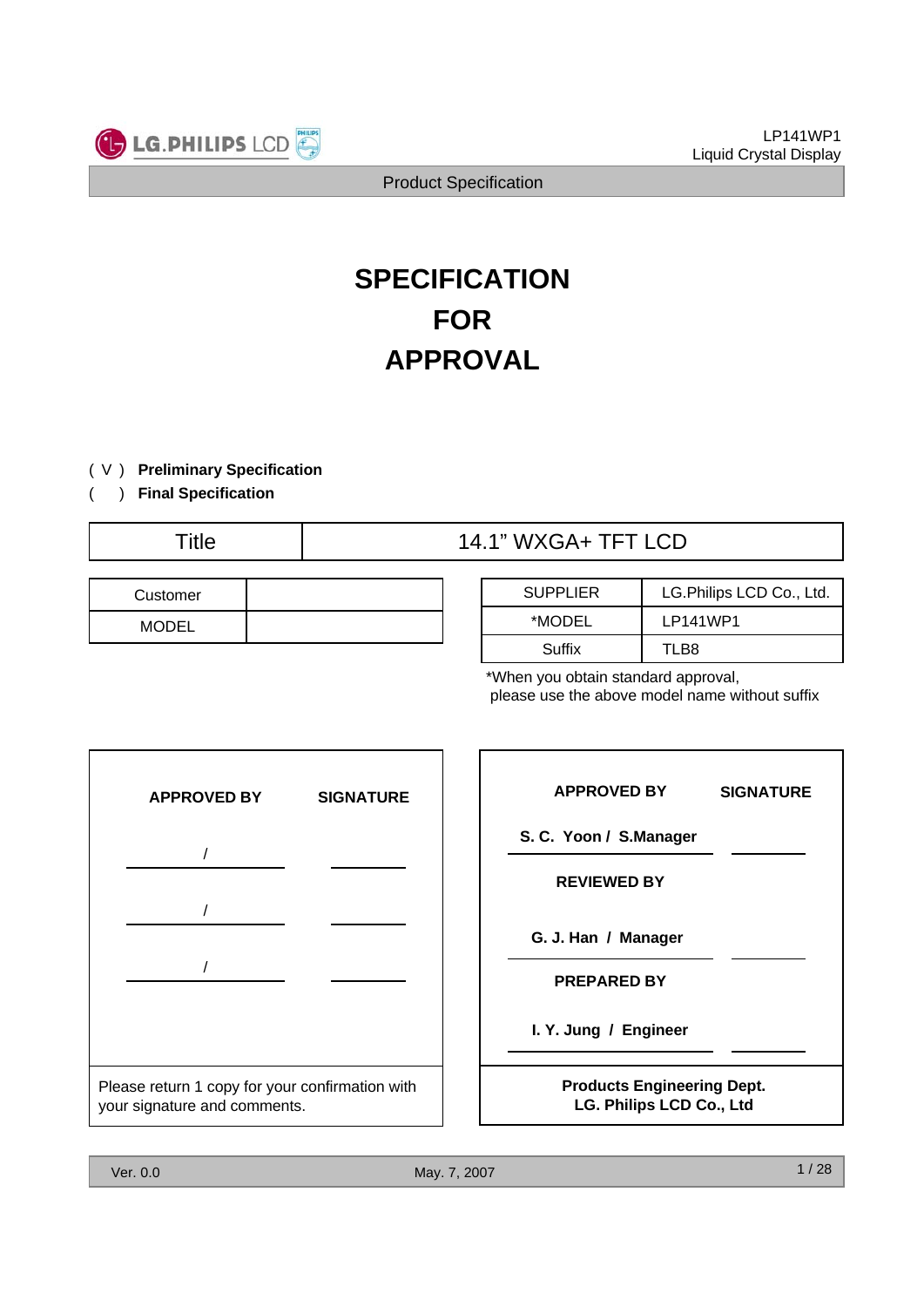

# **Contents**

| <b>No</b>      | <b>ITEM</b><br>Page                                              |                |  |
|----------------|------------------------------------------------------------------|----------------|--|
|                | <b>COVER</b>                                                     | 1              |  |
|                | <b>CONTENTS</b>                                                  | 2              |  |
|                | <b>RECORD OF REVISIONS</b>                                       | 3              |  |
| 1              | <b>GENERAL DESCRIPTION</b>                                       | 4              |  |
| $\overline{2}$ | ABSOLUTE MAXIMUM RATINGS                                         | 5              |  |
| 3              | ELECTRICAL SPECIFICATIONS                                        |                |  |
| $3 - 1$        | ELECTRICAL CHARACTREISTICS                                       | 6              |  |
| $3 - 2$        | <b>INTERFACE CONNECTIONS</b>                                     | $\overline{7}$ |  |
| $3 - 3$        | SIGNAL TIMING SPECIFICATIONS                                     | 9              |  |
| $3 - 4$        | SIGNAL TIMING WAVEFORMS                                          | 9              |  |
| $3-5$          | <b>COLOR INPUT DATA REFERNECE</b>                                | 10             |  |
| $3-6$          | <b>POWER SEQUENCE</b>                                            | 11             |  |
| 4              | OPTICAL SFECIFICATIONS                                           | 12             |  |
| 5              | <b>MECHANICAL CHARACTERISTICS</b>                                | 16             |  |
| 6              | <b>RELIABLITY</b>                                                | 20             |  |
| 7              | <b>INTERNATIONAL STANDARDS</b>                                   |                |  |
| $7 - 1$        | <b>SAFETY</b>                                                    | 21             |  |
| $7 - 2$        | EMC                                                              | 21             |  |
| 8              | <b>PACKING</b>                                                   |                |  |
| $8 - 1$        | <b>DESIGNATION OF LOT MARK</b>                                   | 22             |  |
| $8 - 2$        | <b>PACKING FORM</b>                                              | 22             |  |
| 9              | <b>PRECAUTIONS</b>                                               | 23             |  |
| A              | APPENDIX. Enhanced Extended Display Identification Data (EEDID™) | 25             |  |
|                |                                                                  | 27             |  |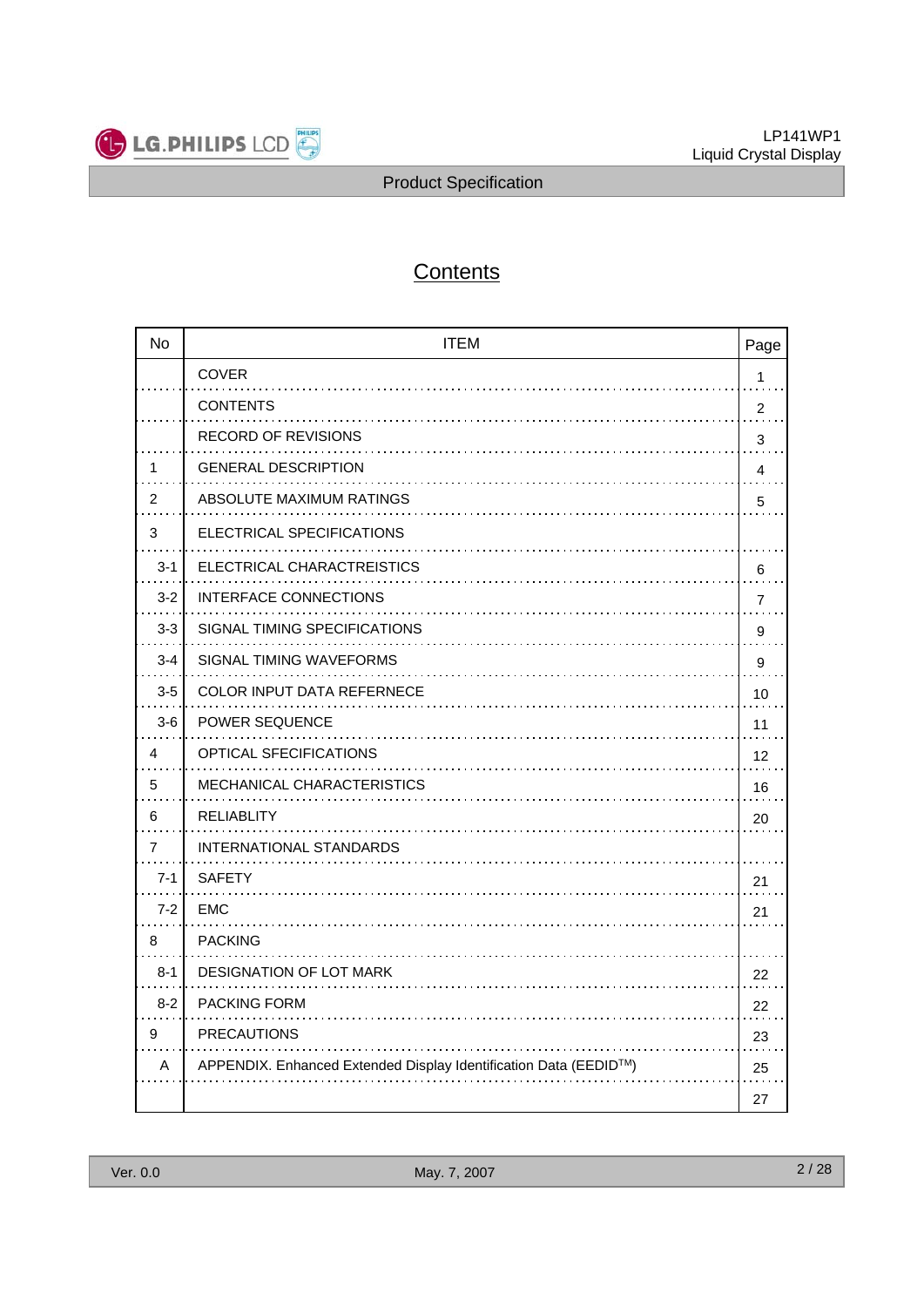

# **RECORD OF REVISIONS**

|         | Revision No Revision Date | Page           | Description | EDID<br>ver      |
|---------|---------------------------|----------------|-------------|------------------|
| $0.0\,$ | May. 7. 2007              | $\blacksquare$ | First draft | V <sub>0.0</sub> |
|         |                           |                |             |                  |
|         |                           |                |             |                  |
|         |                           |                |             |                  |
|         |                           |                |             |                  |
|         |                           |                |             |                  |
|         |                           |                |             |                  |
|         |                           |                |             |                  |
|         |                           |                |             |                  |
|         |                           |                |             |                  |
|         |                           |                |             |                  |
|         |                           |                |             |                  |
|         |                           |                |             |                  |
|         |                           |                |             |                  |
|         |                           |                |             |                  |
|         |                           |                |             |                  |
|         |                           |                |             |                  |
|         |                           |                |             |                  |
|         |                           |                |             |                  |
|         |                           |                |             |                  |
|         |                           |                |             |                  |
|         |                           |                |             |                  |
|         |                           |                |             |                  |
|         |                           |                |             |                  |
|         |                           |                |             |                  |
|         |                           |                |             |                  |
|         |                           |                |             |                  |
|         |                           |                |             |                  |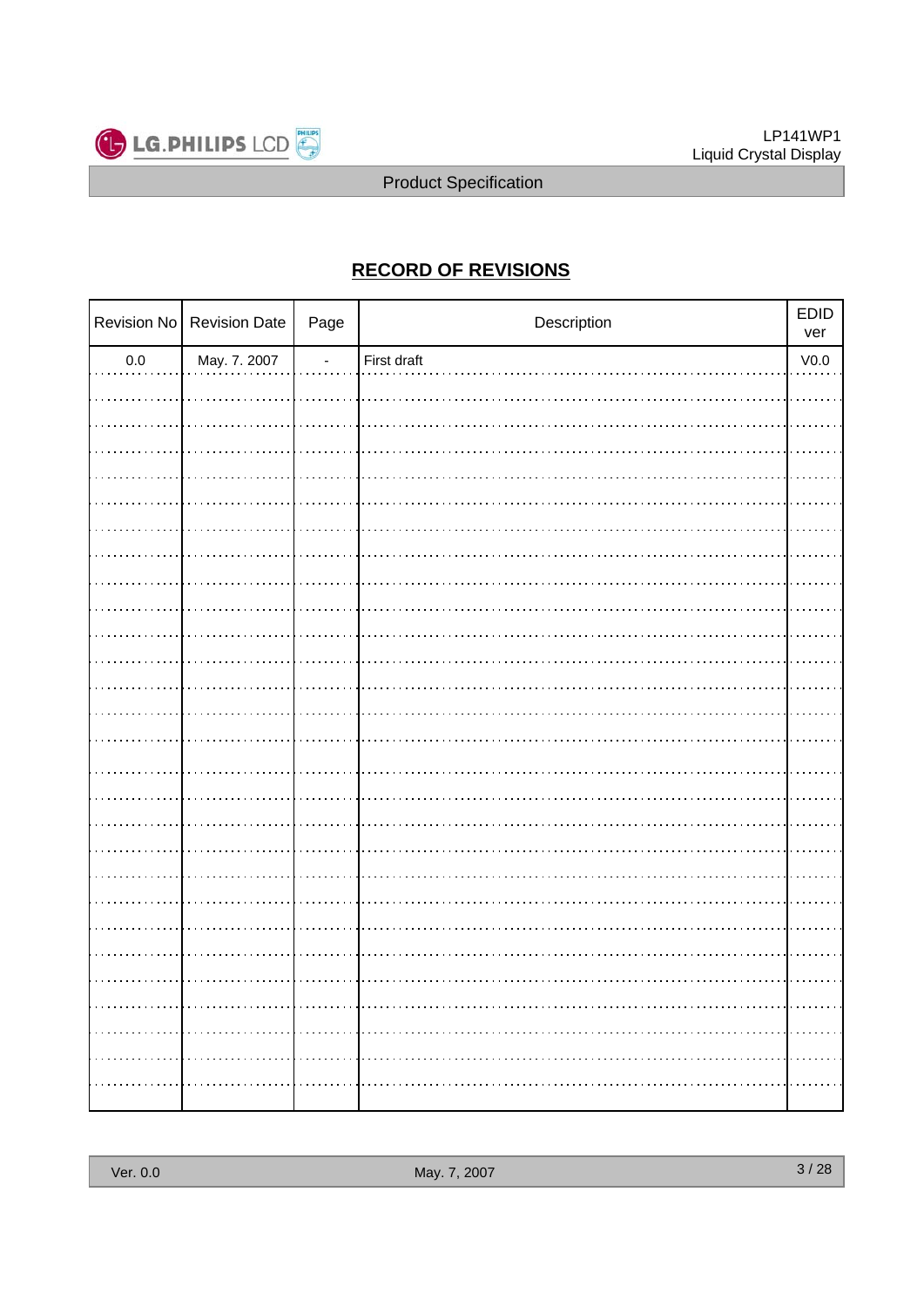

# **1. General Description**

The LP141WP1 is a Color Active Matrix Liquid Crystal Display with an integral Cold Cathode Fluorescent Lamp (CCFL) backlight system. The matrix employs a-Si Thin Film Transistor as the active element. It is a transmissive type display operating in the normally white mode. This TFT-LCD has 14.1 inches diagonally measured active display area with WXGA+ resolution(900 vertical by 1440 horizontal pixel array). Each pixel is divided into Red, Green and Blue sub-pixels or dots which are arranged in vertical stripes. Gray scale or the brightness of the sub-pixel color is determined with a 6-bit gray scale signal for each dot, thus, presenting a palette of more than 262,144 colors.

The LP141WP1 has been designed to apply the interface method that enables low power, high speed, low EMI.

The LP141WP1 is intended to support applications where thin thickness, low power are critical factors and graphic displays are important. In combination with the vertical arrangement of the sub-pixels, the LP141WP1 characteristics provide an excellent flat display for office automation products such as Notebook PC.



| Active Screen Size       | 14.1 inches diagonal                                                      |
|--------------------------|---------------------------------------------------------------------------|
| <b>Outline Dimension</b> | 320 (H) $\times$ 206(V) $\times$ 5.5(D) mm [Max.)                         |
| <b>Pixel Pitch</b>       | 0.2109 mm $\times$ 0.2109 mm                                              |
| <b>Pixel Format</b>      | 1440 horiz. By 900 vert. Pixels RGB strip arrangement                     |
| Color Depth              | 6-bit, 262,144 colors                                                     |
| Luminance, White         | 220 $cd/m^2$ (Typ.5 point)                                                |
| <b>Power Consumption</b> | Total 6.0 Watt(Typ.) @ LCM circuit 1.9Watt(Typ.), B/L input 4.1Watt(Typ.) |
| Weight                   | 435 g (Max.), $425g(Typ.)$                                                |
| Display Operating Mode   | Transmissive mode, normally white                                         |
| <b>Surface Treatment</b> | Anti-glare treatment of the front polarizer (Nitto Denko AG ARC 150T)     |
| <b>RoHS Comply</b>       | Yes                                                                       |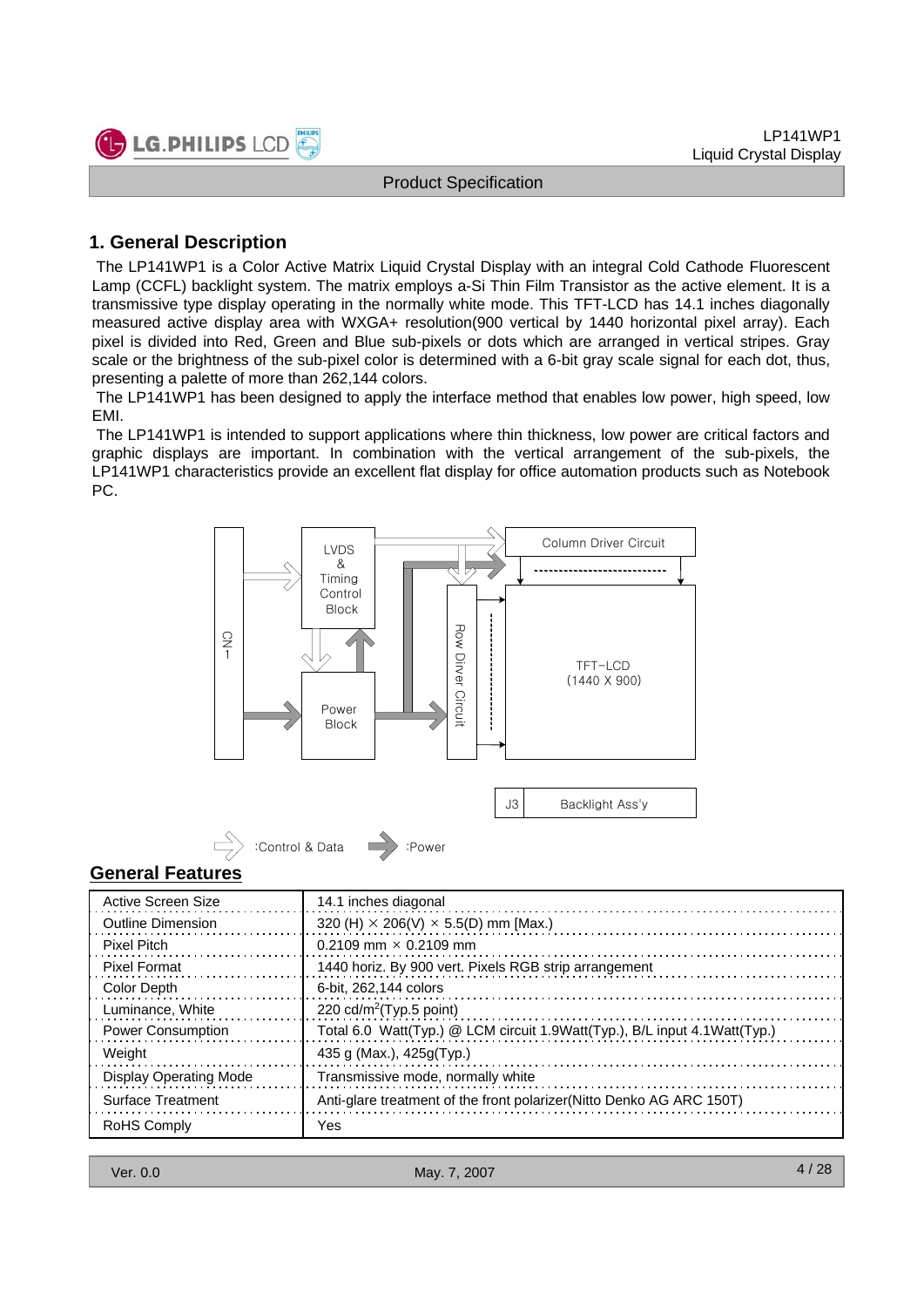

### **2. Absolute Maximum Ratings**

The following are maximum values which, if exceeded, may cause faulty operation or damage to the unit.

| Parameter                  | Symbol      |        | Values | Units | <b>Notes</b>            |  |
|----------------------------|-------------|--------|--------|-------|-------------------------|--|
|                            |             | Min    | Max    |       |                         |  |
| Power Input Voltage        | <b>VCC</b>  | $-0.3$ | 4.0    | Vdc   | at $25 \pm 5^{\circ}$ C |  |
| Operating Temperature      | TOP         |        | 50     | ∘∩    |                         |  |
| Storage Temperature        | <b>HST</b>  | $-20$  | 60     | ം     |                         |  |
| Operating Ambient Humidity | <b>HOP</b>  | 10     | 90     | %RH   |                         |  |
| Storage Humidity           | <b>H</b> st | 10     | 90     | %RH   |                         |  |

#### **Table 1. ABSOLUTE MAXIMUM RATINGS**

Note : 1. Temperature and relative humidity range are shown in the figure below. Wet bulb temperature should be 39°C Max, and no condensation of water.

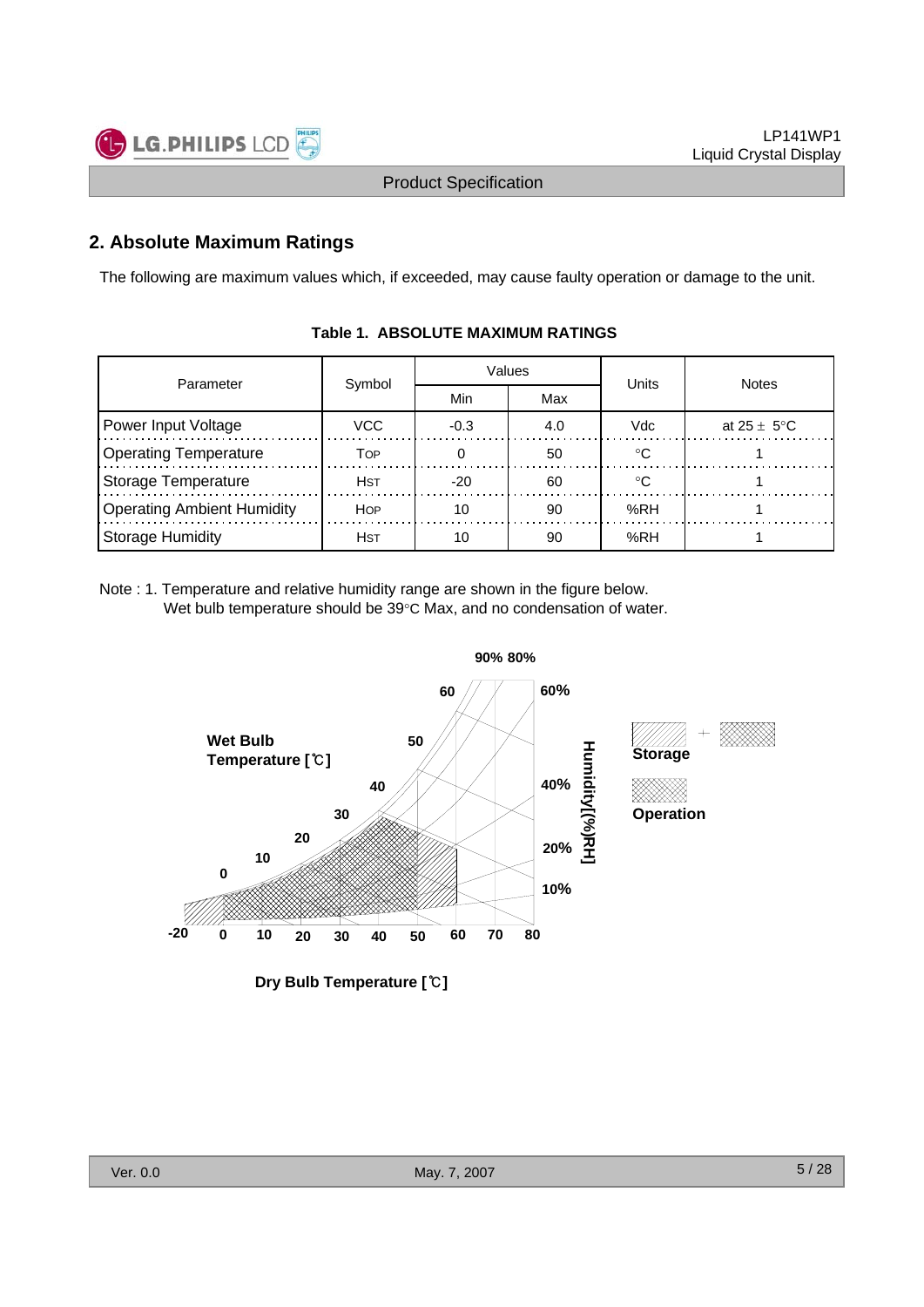# **3. Electrical Specifications**

## **3-1. Electrical Characteristics**

The LP141WP1 requires two power inputs. One is employed to power the LCD electronics and to drive the TFT array and liquid crystal. The second input which powers the CCFL, is typically generated by an inverter. The inverter is an external unit to the LCD.

|                                                                            |              | Values     |            |              |                               | <b>Notes</b> |
|----------------------------------------------------------------------------|--------------|------------|------------|--------------|-------------------------------|--------------|
| Parameter                                                                  | Symbol       | <b>Min</b> | Typ        | Max          | Unit                          |              |
| MODULE:                                                                    |              |            |            |              |                               |              |
| Power Supply Input Voltage                                                 | <b>VCC</b>   | 3.0        | 3.3        | 3.6          | $V_{DC}$                      |              |
| Power Supply Input Current                                                 |              |            | 560        | 645          |                               |              |
| (Window Desk Top Pattern)                                                  | $I_{\rm CC}$ |            | (460)      | (530)        | Ma                            |              |
| <b>Power Consumption</b>                                                   | Pc           |            | 1.9        | 2.2          |                               | 1            |
| (Window Desk Top Pattern)                                                  |              |            | (1.5)      | (1.8)        | Watt                          |              |
| Differential Impedance                                                     | Zm           | 90         | 100        | 110          | Ohm                           | 2            |
| LAMP:                                                                      |              |            |            |              |                               |              |
| <b>Operating Voltage</b>                                                   | $V_{BL}$     | 640(7.0)   | 675(6.0mA) | 880(2.0mA)   | $V_{RMS}$                     |              |
| <b>Operating Current</b>                                                   | $I_{BL}$     | 2.0        | 6.0        | 7.0          | $mA_{RMS}$                    | 3            |
| Power Consumption                                                          | $P_{BL}$     |            | 4.1        | 4.5          |                               |              |
| <b>Operating Frequency</b>                                                 | $f_{BL}$     | 50         | 65         | 80           | kHz                           |              |
| Discharge Stabilization Time                                               | Ts           |            |            | 3            | Min                           | 4            |
| Life Time                                                                  |              | 15,000     |            |              | <b>Hrs</b>                    | 5            |
| <b>Established Starting Voltage</b><br>at $25^\circ$ C<br>at $0^{\circ}$ C | Vs           |            |            | 1180<br>1400 | V <sub>RMS</sub><br>$V_{RMS}$ |              |

#### **Table 2. ELECTRICAL CHARACTERISTICS**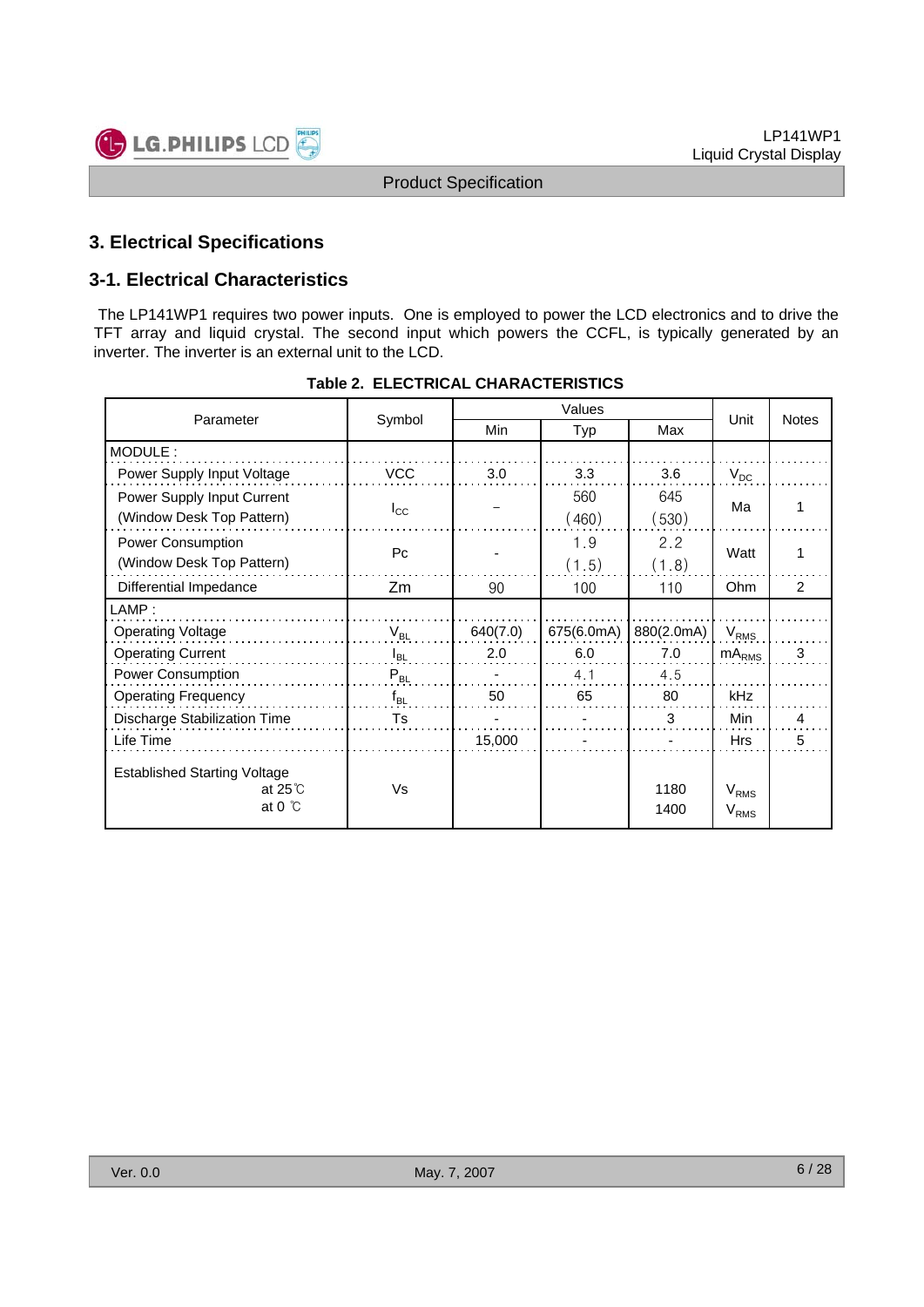

Note)

**LG.PHILIPS LCD** 

- 1. The specified current and power consumption are under the Vcc =  $3.3V$ ,  $25^{\circ}$ , fv =  $60$ Hz condition whereas full black pattern (Window Desk Top Pattern) is displayed and fv is the frame frequency.
- 2. This impedance value is needed to proper display and measured form LVDS Tx to the mating connector.
- 3. The typical operating current is for the typical surface luminance  $(L_{WH})$  in optical characteristics.
- 4. Define the brightness of the lamp after being lighted for 5 minutes as 100%, Ts is the time required for the brightness of the center of the lamp to be not less than 95%.
- 5. The life time is determined as the time at which brightness of lamp is 50% compare to that of initial value at the typical lamp current.
- 6. The output of the inverter must have symmetrical(negative and positive) voltage waveform and symmetrical current waveform.(Asymmetrical ratio is less than 10%) Please do not use the inverter which has asymmetrical voltage and asymmetrical current and spike wave. Lamp frequency may produce interface with horizontal synchronous frequency and as a result this may cause beat on the display. Therefore lamp frequency shall be as away possible from the horizontal synchronous frequency and from its harmonics in order to prevent interference.
- 7. It is defined the brightness of the lamp after being lighted for 5 minutes as 100%.  $T<sub>s</sub>$  is the time required for the brightness of the center of the lamp to be not less than 95%.
- 8. The lamp power consumption shown above does not include loss of external inverter. The applied lamp current is a typical one.
- 9. Requirements for a system inverter design, which is intended to have a better display performance, a better power efficiency and a more reliable lamp, are following.

It shall help increase the lamp lifetime and reduce leakage current.

- a. The asymmetry rate of the inverter waveform should be less than 10%.
- b. The distortion rate of the waveform should be within  $\sqrt{2} \pm 10\%$ .
	- \* Inverter output waveform had better be more similar to ideal sine wave.





※ Do not attach a conducting tape to lamp connecting wire. If the lamp wire attach to a conducting tape, TFT-LCD Module has a low luminance and the inverter has abnormal action. Because leakage current is occurred between lamp wire and conducting tape.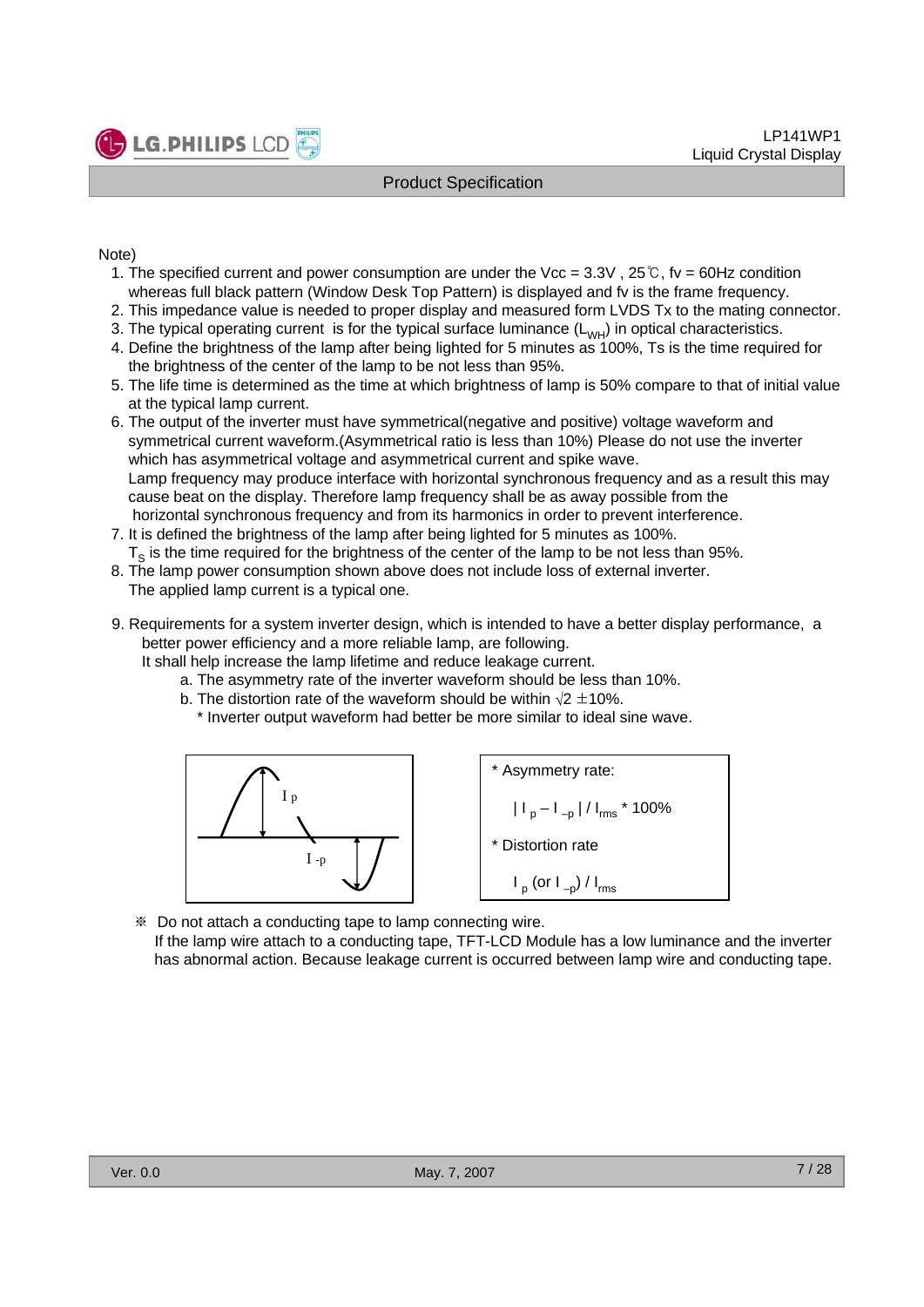

## **3-2. Interface Connections**

This LCD employs two interface connections, a 30 pin connector is used for the module electronics interface and the other connector is used for the integral backlight system.

The electronics interface connector is a model GT101-30S-HR11 manufactured by LGC.

#### **Table 3. MODULE CONNECTOR PIN CONFIGURATION (CN1)**

| Pin      | Symbol            | Description                                            | <b>Notes</b>                                                        |
|----------|-------------------|--------------------------------------------------------|---------------------------------------------------------------------|
| 1        | <b>GND</b>        | Ground                                                 |                                                                     |
| 2        | <b>VCC</b>        | Power Supply, 3.3V Typ.                                |                                                                     |
| 3        | <b>VCC</b>        | Power Supply, 3.3V Typ.                                |                                                                     |
| 4        | V EEDID           | DDC 3.3V power                                         |                                                                     |
| 5<br>. . | <b>BIST</b>       | Requested for LCD supplier test point                  |                                                                     |
| 6        | CIK EEDID         | <b>DDC Clock</b>                                       | 1, Interface chips<br>1.1 LCD: TLI, Dual LVDS Rx                    |
| 7        | <b>DATA EEDID</b> | <b>DDC</b> Data                                        | 1.2 System : it must include international                          |
| 8        | <b>RA1-</b>       | Negative LVDS differential data input, R0-R5, G0       | standard LVDS Transmitter.                                          |
| 9        | $RA1+$            | Positive LVDS differential data input, R0-R5, G0       | * Pin to Pin compatible with LVDS                                   |
| 10       | <b>GND</b>        | Ground                                                 | 2. Connector                                                        |
| 11       | <b>RB1-</b>       | Negative LVDS differential data input, G1-G5, B0-B1    | : GT101-30S-HR11, LGC or<br>2.1 LCD                                 |
| 12       | $RB1+$            | Positive LVDS differential data input, G1-G5, B0-B1    | its compatibles                                                     |
| 13       | <b>GND</b>        | Ground                                                 | 2.2 Mating: FI-X30M or equivalent.<br>2.3 Connector pin arrangement |
| 14       | <b>RC1-</b>       | Negative LVDS differential data input, B2-B5, HS/VS/DE |                                                                     |
| 15       | $RC1+$            | Positive LVDS differential data input, B2-B5, HS/VS/DE |                                                                     |
| 16       | <b>GND</b>        | Ground                                                 | 30                                                                  |
| 17       | RCLK1-            | Negative LVDS differential clock input                 |                                                                     |
| 18       | $RCLK1+$          | Positive LVDS differential clock input                 |                                                                     |
| 19       | <b>GND</b>        | Ground                                                 | [LCD Module Rear View]                                              |
| 20       | <b>RA2-</b>       | Negative LVDS differential data input, R0-R5, G0       |                                                                     |
| 21       | $RA2+$            | Positive LVDS differential data input, R0-R5, G0       |                                                                     |
| 22       | <b>GND</b>        | Ground                                                 |                                                                     |
| 23       | <b>RB2-</b>       | Negative LVDS differential data input, G1-G5, B0-B1    |                                                                     |
| 24       | $RB2+$            | Positive LVDS differential data input, G1-G5, B0-B1    |                                                                     |
| 25       | <b>GND</b>        | Ground                                                 |                                                                     |
| 26       | <b>RC2-</b>       | Negative LVDS differential data input, B2-B5, HS/VS/DE |                                                                     |
| 27       | $RC2+$            | Positive LVDS differential data input, B2-B5, HS/VS/DE |                                                                     |
| 28       | <b>GND</b>        | Ground                                                 |                                                                     |
| 29       | RCLK2-            | Negative LVDS differential clock input                 |                                                                     |
| 30       | RCLK2+            | Positive LVDS differential clock input                 |                                                                     |

The backlight interface connector is a model BHSR-02VS-1, manufactured by JST. The mating connector part number is SM02B-BHSS-1 or equivalent.

#### **Table 5. BACKLIGHT CONNECTOR PIN CONFIGURATION (J3)**

| Pin | Svmbol | Description                               | <b>Notes</b> |
|-----|--------|-------------------------------------------|--------------|
|     | HV     | Power supply for lamp (High voltage side) |              |
|     | l M    | Power supply for lamp (Low voltage side)  |              |

Notes : 1. The high voltage side terminal is colored pink and the low voltage side terminal is Green.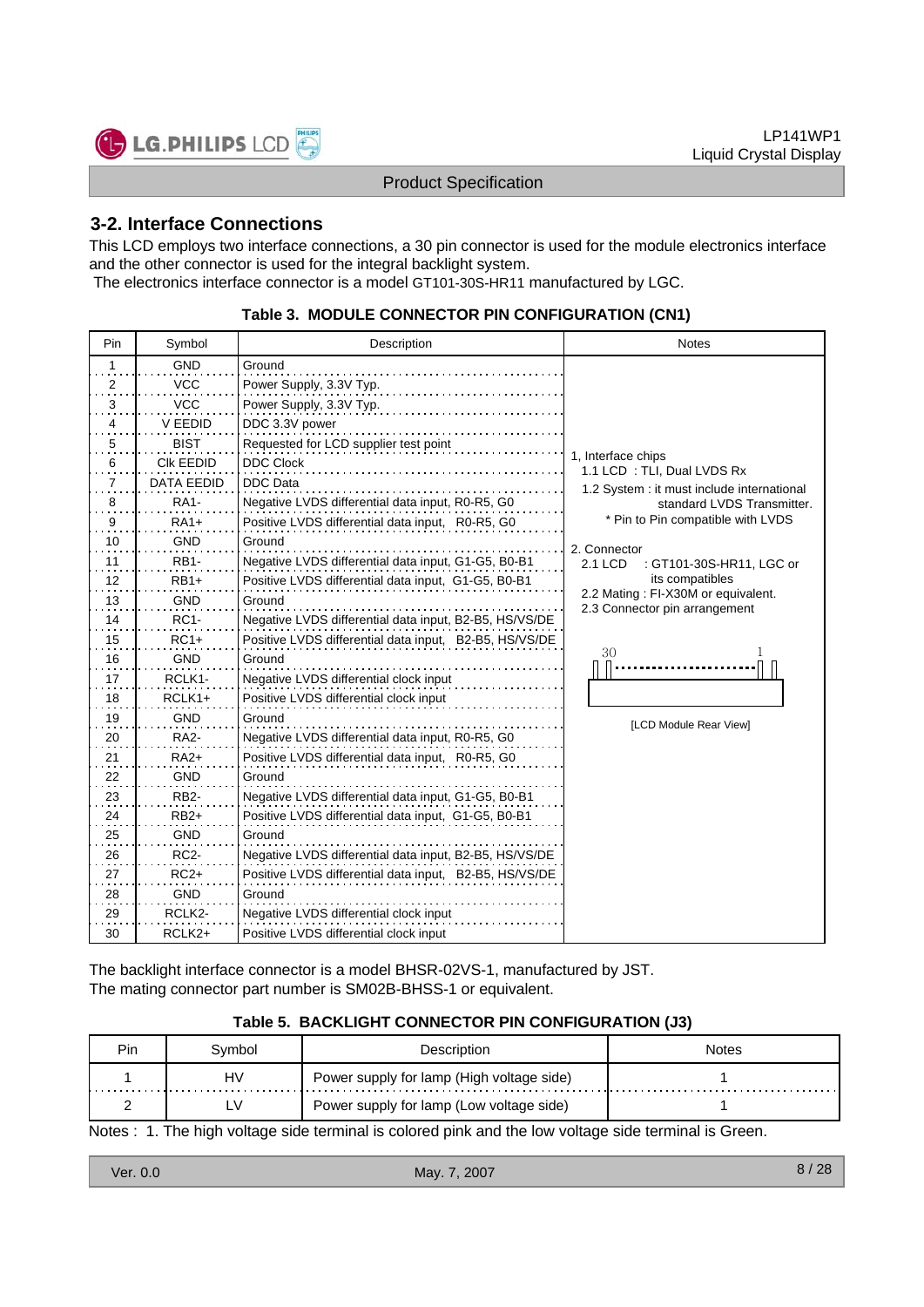

# **3-3. Signal Timing Specifications**

**Table 6. TIMING TABLE** This is the signal timing required at the input of the User connector. All of the interface signal timing should be satisfied with the following specifications and specifications of LVDS Tx/Rx for its proper operation.

|             |                                    |                               | <b>ADIE 0. TIIVIIIVU TADLE</b> |            |            |             |             |
|-------------|------------------------------------|-------------------------------|--------------------------------|------------|------------|-------------|-------------|
| <b>ITEM</b> | Symbol                             |                               | Min                            | <b>Typ</b> | <b>Max</b> | Unit        | <b>Note</b> |
| <b>DCLK</b> | Frequency                          | $f_{CLK}$                     | 99                             | 102        | 105        | MHz         |             |
| Hsync       | Period<br>Thp<br>Width<br>$t_{WH}$ |                               | 1800                           | 1840       | 1864       |             |             |
|             |                                    |                               | 56                             | 72         | 88         | <b>tCLK</b> |             |
|             | <b>Width-Active</b>                | $t_{\sf WHA}$                 | 1440                           | 1440       | 1440       |             |             |
| Vsync       | Period<br>Width                    |                               | 920                            | 926        | 939        |             |             |
|             |                                    |                               | 3                              | 6          | 10         | tHP         |             |
|             | <b>Width-Active</b>                | $t_{\text{WVA}}$              | 900                            | 900        | 900        |             |             |
| Data        | Horizontal back porch              | $t_{\sf HBP}$                 | 240                            | 248        | 256        |             |             |
| Enable      | Horizontal front porch             | $\mathfrak{t}_{\texttt{HFP}}$ | 64                             | 80         | 80         | <b>tCLK</b> |             |
|             | Vertical back porch                | $t_{VBP}$                     | 12                             | 17         | 23         |             |             |
|             | Vertical front porch               | $t_{\rm VFP}$                 | $\overline{2}$                 | 3          | 6          | tHP         |             |

Note)

1. In this documentation, all reliabilities are specified for timing specification based on refresh rate of 60Hz. However, LP141WP1 has a good actual performance even at lower refresh rate( eg. 40Hz or 50Hz) for power saving mode, whereas LP141WP1 is secured only for function under lower refresh rate. 60Hz at Normal mode, 50Hz ,40 Hz at Power save mode. Don't care Flicker level (power save mode).

# **3-4. Signal Timing Waveforms** Condition : VCC =3.3V

| Data Enable, Hsync, Vsync                    | High: 0.7VCC<br>Low: 0.3VCC                            |
|----------------------------------------------|--------------------------------------------------------|
| $t_{CLK}$<br>$0.5$ Vcc<br><b>DCLK</b>        |                                                        |
| Hsync<br>WH.<br>$t_{\sf HBP}$<br>Data Enable | $\mathfrak{t}_{\texttt{HP}}$<br>twha<br>$t_{\sf{HFP}}$ |
| Vsync<br>$t_{\forall BP}$<br>Data Enable     | $t_{VP}$<br>$t_{\sf VFP}$<br>twva                      |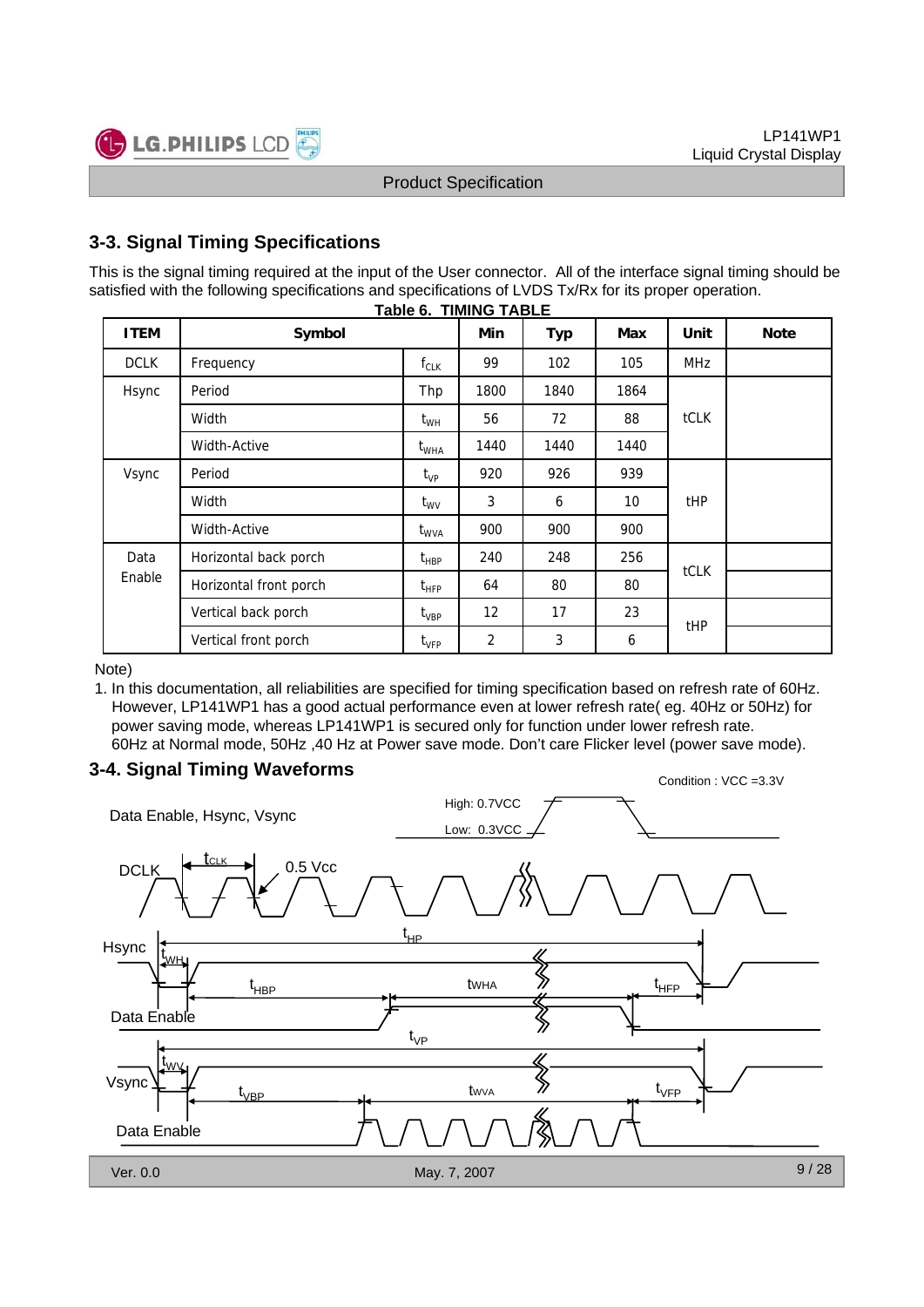

# **3-5. Color Input Data Reference**

The brightness of each primary color (red,green and blue) is based on the 6-bit gray scale data input for the color ; the higher the binary input, the brighter the color. The table below provides a reference for color versus data input.

|                                      |             |              |              |                |                     |              | <b>GREEN</b>                     |                                                                                                                             |                |                | <b>BLUE</b> |                  |              |                                                        |             |              |              |            |
|--------------------------------------|-------------|--------------|--------------|----------------|---------------------|--------------|----------------------------------|-----------------------------------------------------------------------------------------------------------------------------|----------------|----------------|-------------|------------------|--------------|--------------------------------------------------------|-------------|--------------|--------------|------------|
|                                      |             |              |              |                |                     |              |                                  |                                                                                                                             |                | <b>LSB</b>     |             |                  |              |                                                        |             |              |              |            |
|                                      | <b>R5</b>   | <b>R4</b>    | <b>R3</b>    | R <sub>2</sub> | <b>R1</b>           |              |                                  | G 4                                                                                                                         | G <sub>3</sub> | G <sub>2</sub> | G 1         | G <sub>0</sub>   |              | <b>B4</b>                                              | <b>B3</b>   | <b>B2</b>    | <b>B</b> 1   | <b>B</b> 0 |
| <b>Black</b><br>$\sim$ $\sim$ $\sim$ | 0           | 0            | 0            | 0              | 0                   | 0            | $\mathbf 0$                      | 0                                                                                                                           | 0              | 0              | 0           | 0                | 0            | 0                                                      | 0           | 0            | $\mathbf 0$  | 0          |
| Red                                  | 1           | 1            | 1            | 1              | $\mathbf{1}$        |              | $\overline{0}$                   | 0                                                                                                                           | 0              | 0              | 0           | 0                | $\mathbf 0$  | 0                                                      | 0           | 0            | $\pmb{0}$    | 0          |
| Green                                | 0           | $\mathbf 0$  | $\pmb{0}$    | 0              | $\pmb{0}$           |              | $\mathbf{1}$                     | 1                                                                                                                           | 1              | 1              | 1           | 1                | $\mathbf 0$  | 0                                                      | 0           | 0            | $\pmb{0}$    | 0          |
| <b>Blue</b>                          | 0           | $\pmb{0}$    | 0            | 0              | 0                   |              | $\pmb{0}$                        | 0                                                                                                                           | 0              | 0              | 0           | 0                | $\mathbf{1}$ | 1                                                      | 1           | 1            | 1            | 1          |
| Cyan                                 | 0           | 0            | 0            | 0              | $\mathbf 0$         | 0            | $\mathbf{1}$                     | 1                                                                                                                           | 1              | $\mathbf{1}$   | 1           | 1                | 1            | 1                                                      | 1           | 1            | $\mathbf{1}$ | 1          |
| Magenta                              | 1           | 1            | 1            | 1              | 1                   | 1            | 0                                | 0                                                                                                                           | 0              | 0              | 0           | 0                | 1            | 1                                                      | 1           |              | 1            | 1          |
| Yellow                               | 1           | 1            | 1            | 1              | $\mathbf{1}$        |              |                                  | $\mathbf{1}$                                                                                                                | 1              | $\mathbf{1}$   | 1           | 1                | $\mathbf 0$  | 0                                                      | $\mathbf 0$ | 0            | $\mathbf 0$  | 0          |
| White                                | 1           | $\mathbf{1}$ | $\mathbf{1}$ | 1              | $\mathbf{1}$        |              | $\mathbf{1}$                     | $\mathbf{1}$                                                                                                                | $\mathbf{1}$   | $\mathbf{1}$   | 1           |                  |              | 1                                                      | 1           | $\mathbf{1}$ | 1            | 1          |
| RED (00)                             | $\mathbf 0$ | $\pmb{0}$    | $\pmb{0}$    | 0              | $\mathsf{O}\xspace$ |              |                                  | 0                                                                                                                           | $\pmb{0}$      | 0              | 0           |                  |              | 0                                                      | $\mathbf 0$ | 0            | $\mathbf 0$  | 0          |
| RED (01)                             | 0           | 0            | 0            | 0              | $\mathbf 0$         | $\mathbf{1}$ | $\mathbf 0$                      | 0                                                                                                                           | $\mathbf 0$    | 0              | 0           | 0                | $\mathbf 0$  | 0                                                      | $\mathbf 0$ | 0            | $\mathbf 0$  | 0          |
|                                      |             |              |              |                |                     |              |                                  |                                                                                                                             |                |                |             |                  |              |                                                        |             |              |              |            |
| <b>RED (62)</b>                      | 1           | 1            | 1            |                | 1                   | 0            | $\mathbf 0$                      | 0                                                                                                                           | 0              | 0              | 0           | 0                | $\mathbf 0$  | 0                                                      | $\mathbf 0$ | 0            | $\mathbf 0$  | 0          |
| RED (63)                             | 1           | $\mathbf{1}$ | $\mathbf{1}$ | 1              | $\mathbf{1}$        |              | $\mathbf 0$                      | 0                                                                                                                           | $\mathbf 0$    | 0              | $\mathbf 0$ |                  |              | 0                                                      | $\mathbf 0$ | 0            | $\mathbf 0$  | 0          |
| <b>GREEN (00)</b>                    | 0           | $\mathbf 0$  | $\mathbf 0$  | 0              | $\mathsf{O}\xspace$ |              |                                  | 0                                                                                                                           | $\pmb{0}$      | 0              | 0           |                  |              | 0                                                      | $\mathbf 0$ | 0            | $\mathbf 0$  | 0          |
| <b>GREEN (01)</b>                    | 0           | 0            | $\mathbf 0$  | 0              | $\mathbf 0$         | 0            | $\mathbf 0$                      | 0                                                                                                                           | $\mathbf 0$    | 0              | 0           | 1                | $\Omega$     | 0                                                      | $\mathbf 0$ | 0            | $\mathbf 0$  | 0          |
|                                      |             |              |              |                |                     |              |                                  |                                                                                                                             |                |                |             |                  |              |                                                        |             |              |              |            |
| <b>GREEN (62)</b>                    | 0           | $\mathbf 0$  | $\mathbf 0$  | 0              | $\mathbf 0$         | 0            | $\mathbf{1}$                     | 1                                                                                                                           |                | 1              | 1           | $\Omega$         | $\mathbf 0$  | 0                                                      | $\mathbf 0$ | 0            | $\mathbf 0$  | 0          |
| <b>GREEN (63)</b>                    | $\mathbf 0$ | $\mathbf 0$  | $\mathbf 0$  | 0              | $\mathbf 0$         |              | $\mathbf{1}$                     | 1                                                                                                                           | 1              | 1              | 1           | 1                | $\mathbf 0$  | $\mathbf 0$                                            | 0           | 0            | $\mathbf 0$  | 0          |
| <b>BLUE (00)</b>                     | $\mathbf 0$ | $\pmb{0}$    | $\pmb{0}$    | 0              | $\mathsf{O}\xspace$ |              |                                  | 0                                                                                                                           | $\mathbf 0$    | 0              | 0           |                  |              | 0                                                      | $\mathbf 0$ | 0            | $\mathbf 0$  | 0          |
| <b>BLUE (01)</b>                     | 0           | 0            | 0            | 0              | 0                   | 0            | $\Omega$                         | 0                                                                                                                           | $\mathbf 0$    | 0              | 0           | $\Omega$         | $\Omega$     | 0                                                      | $\mathbf 0$ | $\Omega$     | $\mathbf 0$  | 1          |
|                                      |             |              |              |                |                     |              |                                  |                                                                                                                             |                |                |             |                  |              |                                                        |             |              |              |            |
| <b>BLUE (62)</b>                     | 0           | $\mathbf 0$  | $\mathbf 0$  | 0              | 0                   | 0            | $\mathbf 0$                      | 0                                                                                                                           | $\Omega$       | 0              | 0           | $\Omega$         | 1            | 1                                                      |             |              | 1            | 0          |
| <b>BLUE (63)</b>                     | 0           | 0            | $\mathbf 0$  | 0              | $\mathbf 0$         |              | $\mathbf 0$                      | 0                                                                                                                           | 0              | 0              | 0           |                  |              | 1                                                      | 1           | 1            | $\mathbf{1}$ | 1          |
|                                      | Color       |              | <b>MSB</b>   |                | <b>RED</b>          |              | $\overline{0}$<br>$\overline{0}$ | R0 G5<br>1 <sup>1</sup><br>111<br>1 <sup>1</sup><br>0 0<br>1 <sup>1</sup><br>0 0<br>$\overline{0}$<br>0 0<br>$\overline{0}$ | LSB   MSB      |                |             | Input Color Data |              | <b>B</b> 5<br>1   1<br>0 0<br>010<br>0 0<br>0 0<br>011 | LSB   MSB   |              |              |            |

#### **Table 7. COLOR DATA REFERENCE**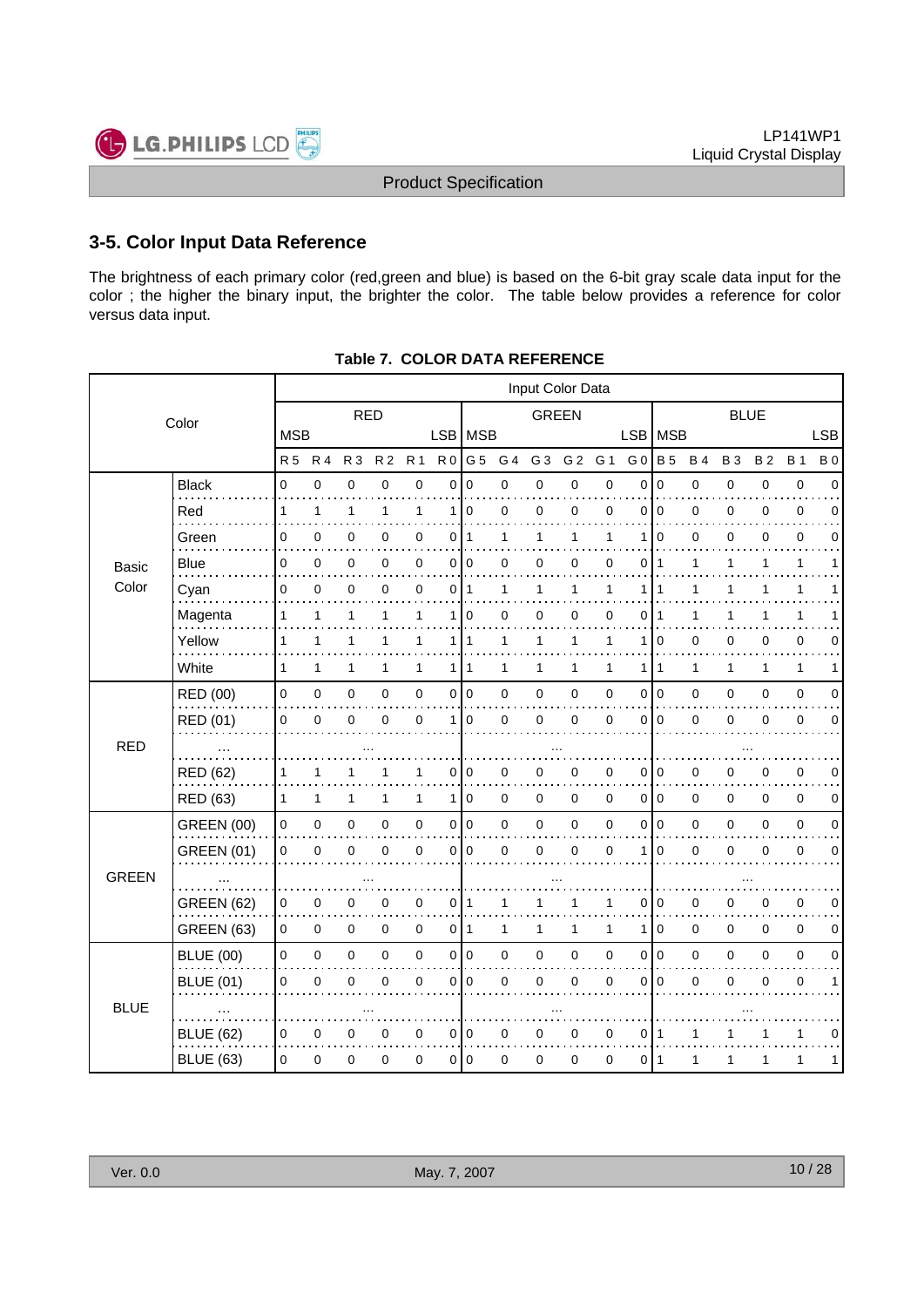

#### **3-6. Power Sequence**



| Parameter      |          | Value | Units |      |
|----------------|----------|-------|-------|------|
|                | Min.     | Typ.  | Max.  |      |
| $\mathsf{T}_1$ |          |       | 10    | (ms) |
| T <sub>2</sub> | $\Omega$ |       | 50    | (ms) |
| $T_3$          | 200      |       |       | (ms) |
| T <sub>4</sub> | $\Omega$ |       |       | (ms) |
| $T_5$          | 0        |       |       | (ms) |
| $T_6$          |          |       | 10    | (ms) |
| T <sub>7</sub> | 150      |       |       | (ms) |

#### **Table 8. POWER SEQUENCE TABLE**

#### Note)

- 1. Please avoid floating state of interface signal at invalid period.
- 2. When the interface signal is invalid, be sure to pull down the power supply for LCD VCC to 0V.
- 3. Lamp power must be turn on after power supply for LCD and interface signal are valid.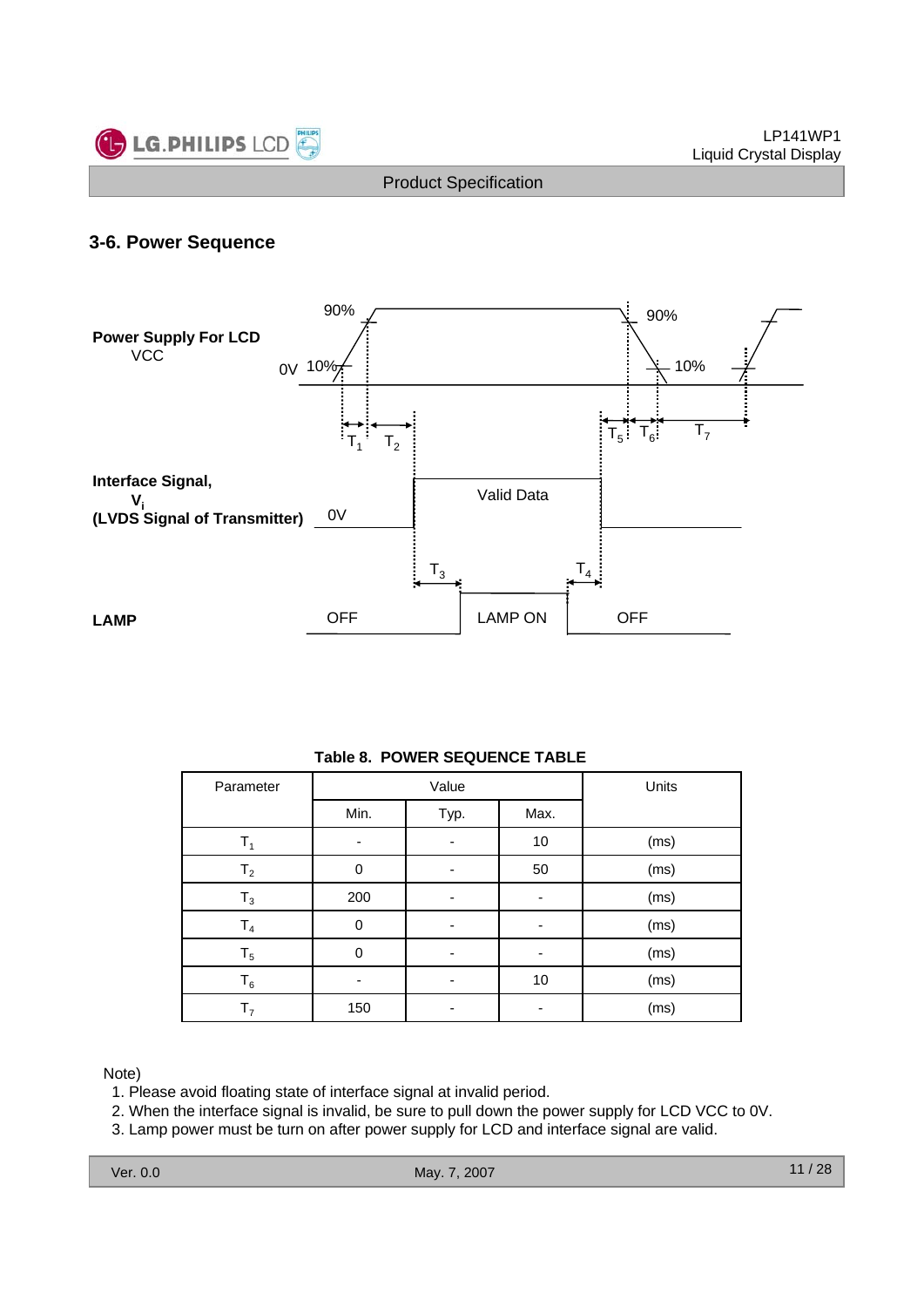

# **4. Optical Specification**

Optical characteristics are determined after the unit has been 'ON' and stable for approximately 30 minutes in a dark environment at 25°C. The values specified are at an approximate distance 50cm from the LCD surface at a viewing angle of  $\Phi$  and  $\Theta$  equal to 0°.

FIG. 1 presents additional information concerning the measurement equipment and method.



**FIG. 1 Optical Characteristic Measurement Equipment and Method**

#### **Table 9. OPTICAL CHARACTERISTICS**

|                                     |                           |            | Values            |       |                   |                |  |
|-------------------------------------|---------------------------|------------|-------------------|-------|-------------------|----------------|--|
| Parameter                           | Symbol                    | Min        | <b>MAx</b><br>Typ |       | Units             | <b>Notes</b>   |  |
| <b>Contrast Ratio</b>               | CR                        | 300        |                   |       |                   | 1              |  |
| Surface Luminance, white(5P)        | $L_{WH}$                  | 185        | 220               |       | cd/m <sup>2</sup> | $\overline{2}$ |  |
| Luminance Variation (5P)<br>(13P)   | $\delta_{\mathsf{WHITE}}$ | 63%<br>50% | 72%<br>54%        |       |                   | 3              |  |
| Response Time                       | $Tr_R + Tr_D$             |            | 16                | 25    | ms                | 4              |  |
| <b>Color Coordinates</b>            |                           |            |                   |       |                   |                |  |
| <b>RED</b>                          | <b>RX</b>                 | 0.558      | 0.588             | 0.618 |                   |                |  |
|                                     | <b>RY</b>                 | 0.316      | 0.346             | 0.376 |                   |                |  |
| <b>GREEN</b>                        | GX                        | 0.298      | 0.328             | 0.358 |                   |                |  |
|                                     | GY                        | 0.519      | 0.549             | 0.579 |                   |                |  |
| <b>BLUE</b>                         | BX                        | 0.127      | 0.157             | 0.187 |                   |                |  |
|                                     | BY                        | 0.112      | 0.142             | 0.172 |                   |                |  |
| <b>WHITE</b>                        | <b>WX</b>                 | 0.285      | 0.313             | 0.341 |                   | $+/- 0.028$    |  |
|                                     | <b>WY</b>                 | 0.309      | 0.329             | 0.349 |                   | $+/- 0.020$    |  |
| <b>Viewing Angle</b>                |                           |            |                   |       |                   | 5              |  |
| x axis, right( $\Phi$ =0°)          | $\Theta$ r                | 40         | 45                |       | degree            |                |  |
| x axis, left ( $\Phi$ =180°)        | $\Theta$                  | 40         | 45                |       | degree            |                |  |
| y axis, up ( $\Phi$ =90°)           | $\Theta$ u                | 15         | 20                |       | degree            |                |  |
| y axis, down $(\Phi = 270^{\circ})$ | $\Theta$ d                | 35         | 40                |       | degree            |                |  |
| <b>Gray Scale</b>                   |                           |            |                   |       |                   | 6              |  |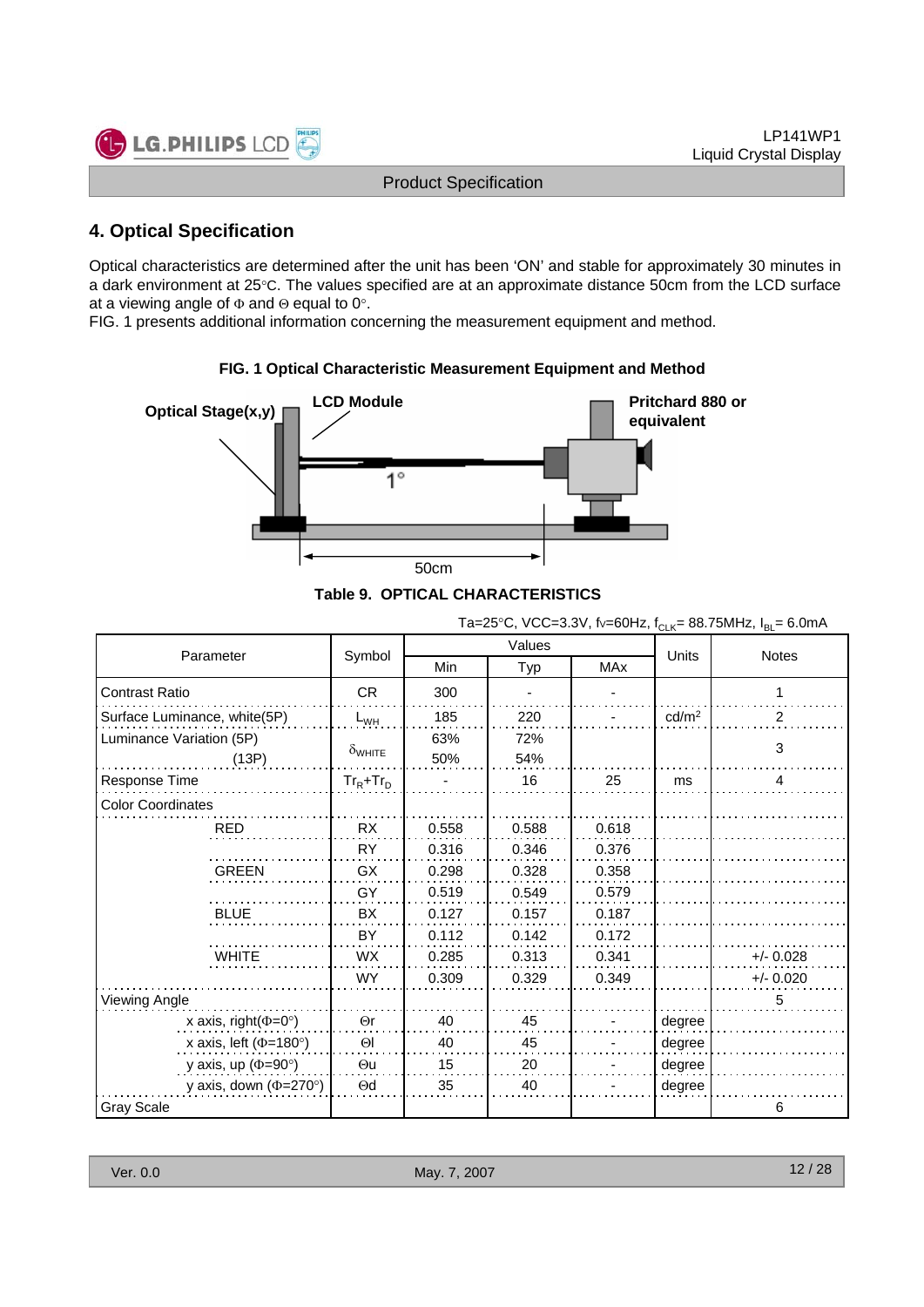

Note)

1. Contrast Ratio(CR) is defined mathematically as

Surface Luminance with all white pixels

Contrast Ratio =

Surface Luminance with all black pixels

2. Surface luminance is the average of 5 point across the LCD surface 50cm from the surface with all pixels displaying white. For more information see FIG 1.

 $L_{WH}$  = Average( $L_1, L_2, ... L_n$ )

3. The variation in surface luminance, The panel total variation ( $\delta_{WHTE}$ ) is determined by measuring L<sub>N</sub> at each test position 1 through 13 and then defined as followed numerical formula. For more information see FIG 2.

Minimum $(L_1, L_2, ... L_{13})$  $\delta$ <sub>WHITE</sub> =  $-$ Maximum $(L_1, L_2, ... L_{13})$ 

- 4. Response time is the time required for the display to transition from white to black (rise time,  $Tr_R$ ) and from black to white(Decay Time,  $Tr_D$ ). For additional information see FIG 3.
- 5. Viewing angle is the angle at which the contrast ratio is greater than 10. The angles are determined for the horizontal or x axis and the vertical or y axis with respect to the z axis which is normal to the LCD surface. For more information see FIG 4.
- 6. Gray scale specification  $* f_V = 60 Hz$

| <b>Gray Level</b> | Luminance [%] (Typ) |
|-------------------|---------------------|
|                   | 0.3                 |
| I 7               | 0.8                 |
| L15               | 4.25                |
| L23               | 10.90               |
| L31               | 21.0                |
| L39               | - 34.8              |
| L47               | 52.5                |
| L <sub>55</sub>   | 74.2                |
| -63               | 100                 |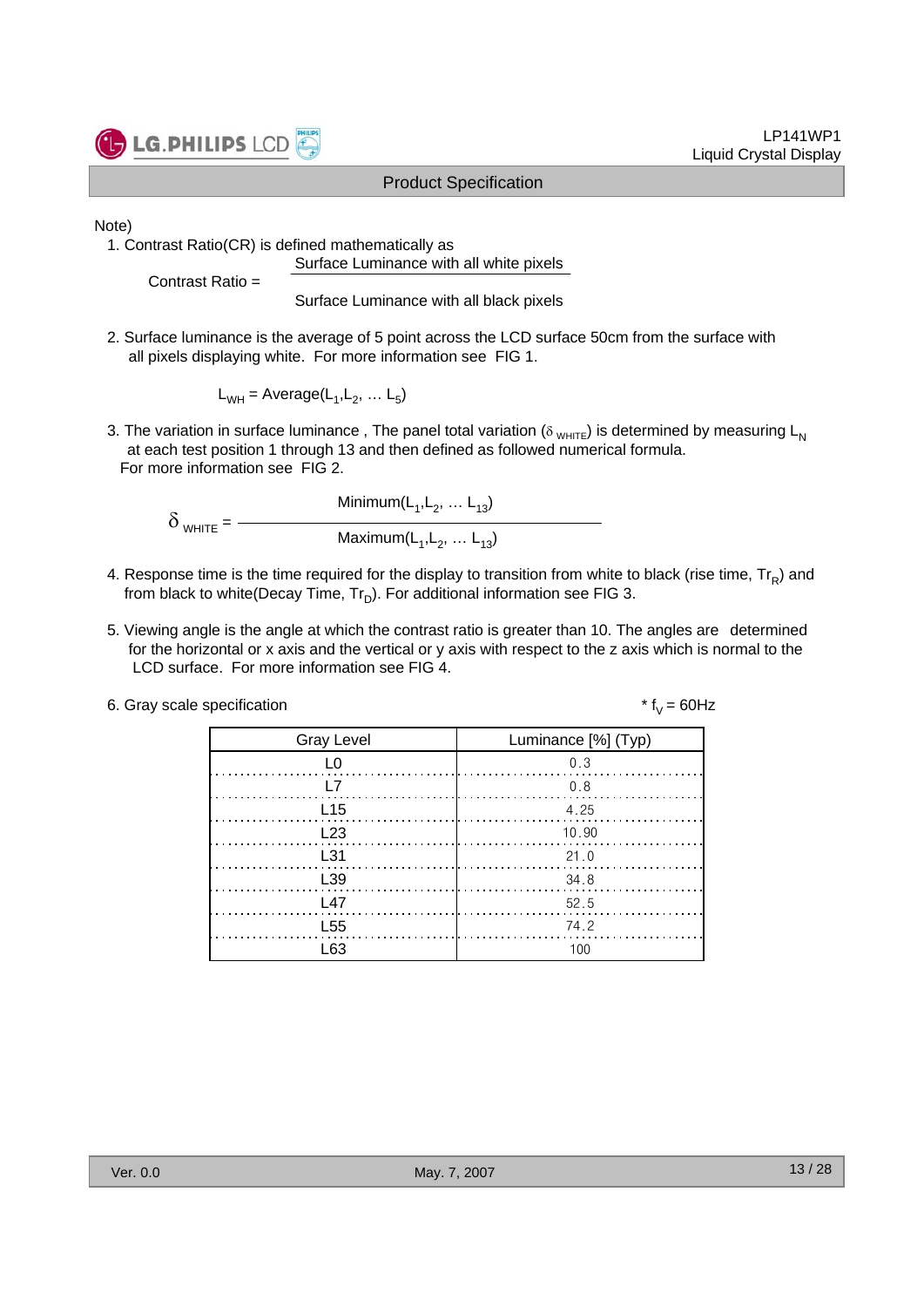

#### **FIG. 2 Luminance**

<measuring point for surface luminance & measuring point for luminance variation>



H,V : ACTIVE AREA A : H/4 mm B : V/4 mm C : 10 mm D : 10 mm POINTS : 13 POINTS

#### **FIG. 3 Response Time**

The response time is defined as the following figure and shall be measured by switching the input signal for "black" and "white".

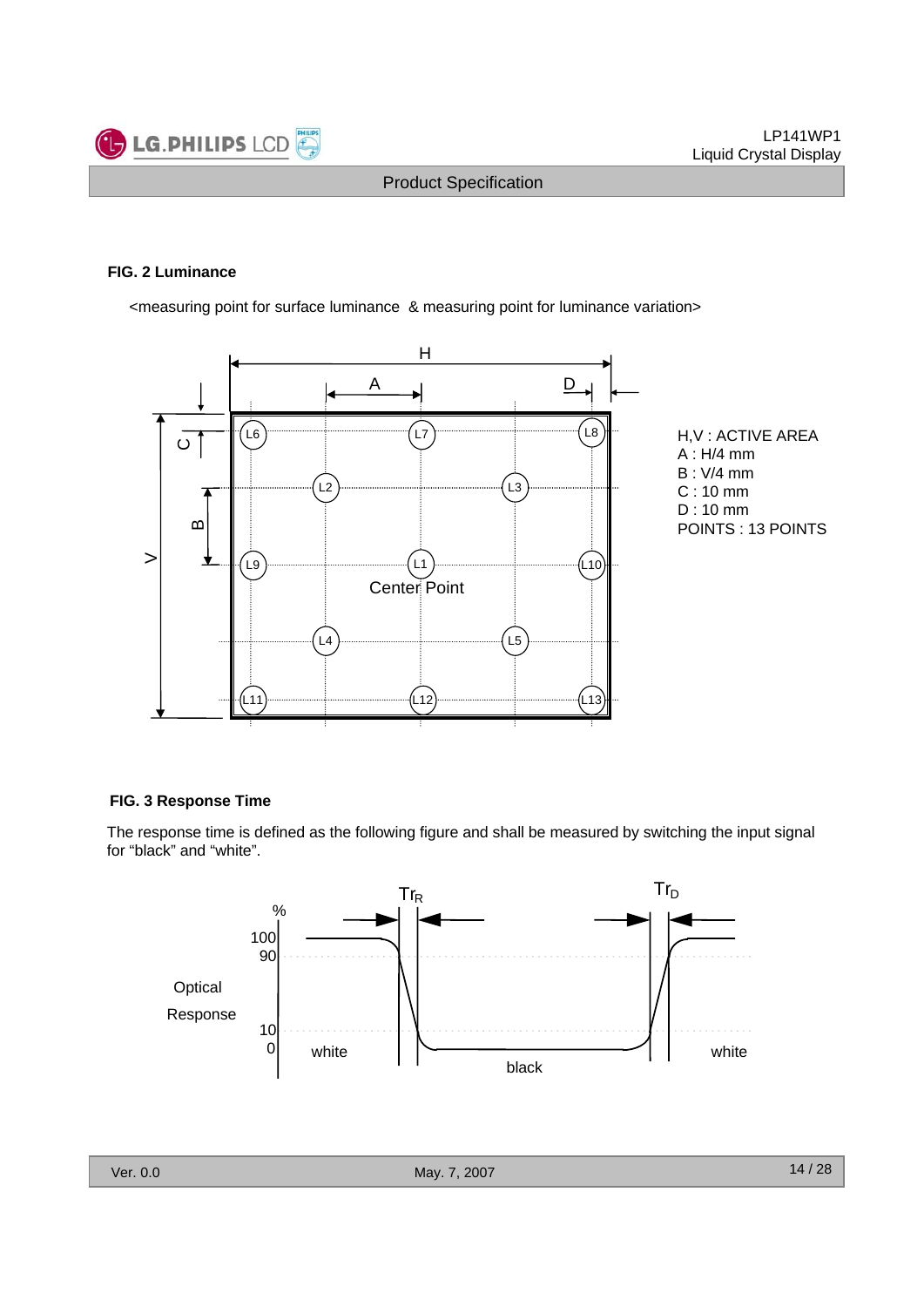

#### **FIG. 4 Viewing angle**

<Dimension of viewing angle range>

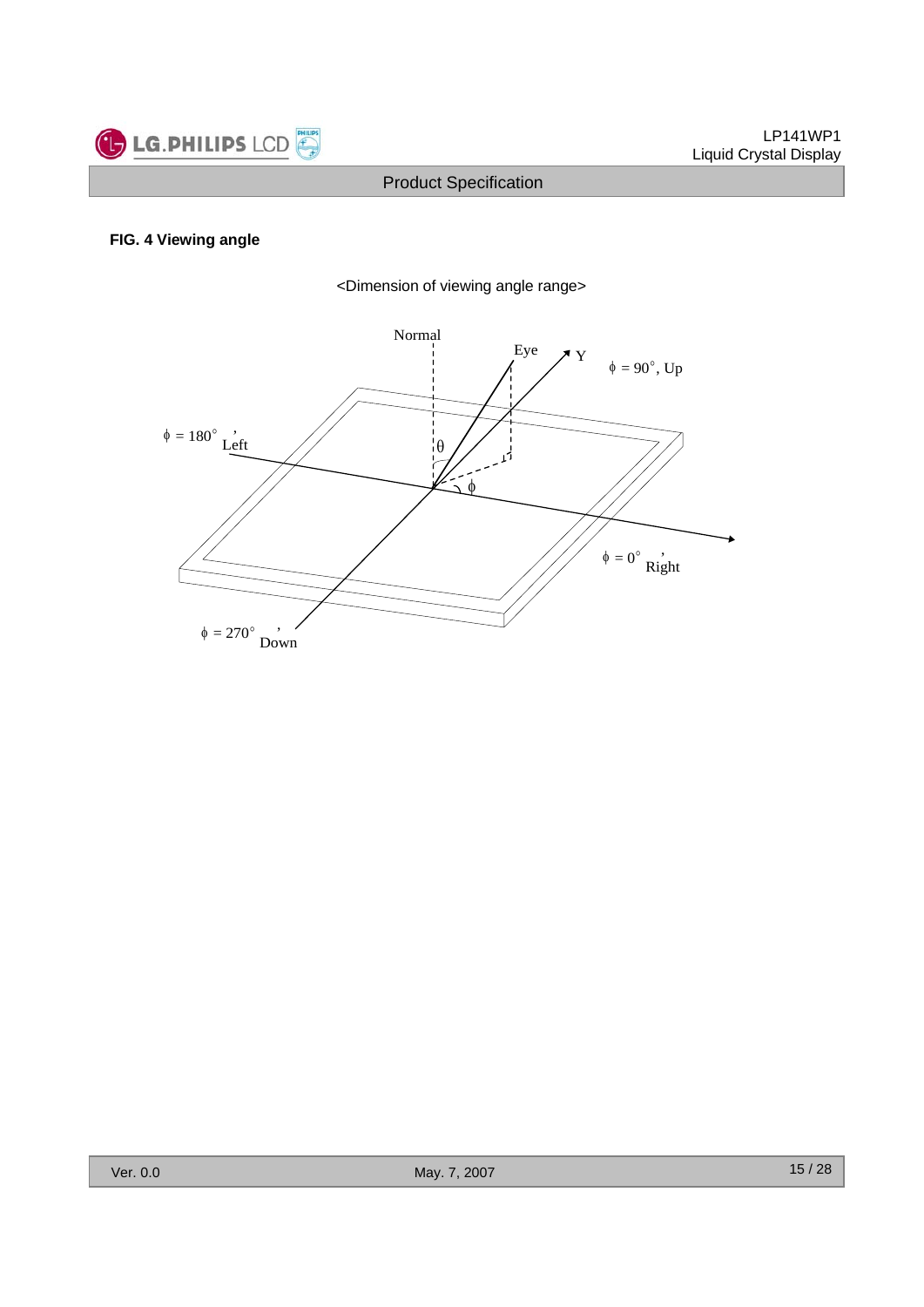

# **5. Mechanical Characteristics**

The contents provide general mechanical characteristics for the model LP141WP1. In addition the figures in the next page are detailed mechanical drawing of the LCD.

|                          | Horizontal                                                               | $319.5 \pm 0.5$ mm  |  |  |  |
|--------------------------|--------------------------------------------------------------------------|---------------------|--|--|--|
| Outline Dimension        | Vertical                                                                 | $205.5 \pm 0.5$ mm  |  |  |  |
|                          | Depth                                                                    | $5.5$ mm $(max)$    |  |  |  |
| Bezel Area               | Horizontal                                                               | $306.76 \pm 0.5$ mm |  |  |  |
|                          | Vertical                                                                 | $193 \pm 0.5$ mm    |  |  |  |
|                          | Horizontal                                                               | 303.69 mm           |  |  |  |
| Active Display Area      | Vertical                                                                 | 189.81 mm           |  |  |  |
| Weight                   | 425g (Typ.) 435g (Max.)                                                  |                     |  |  |  |
| <b>Surface Treatment</b> | Anti-glare treatment of the front polarizer<br>(Nitto Denko AG ARC 150T) |                     |  |  |  |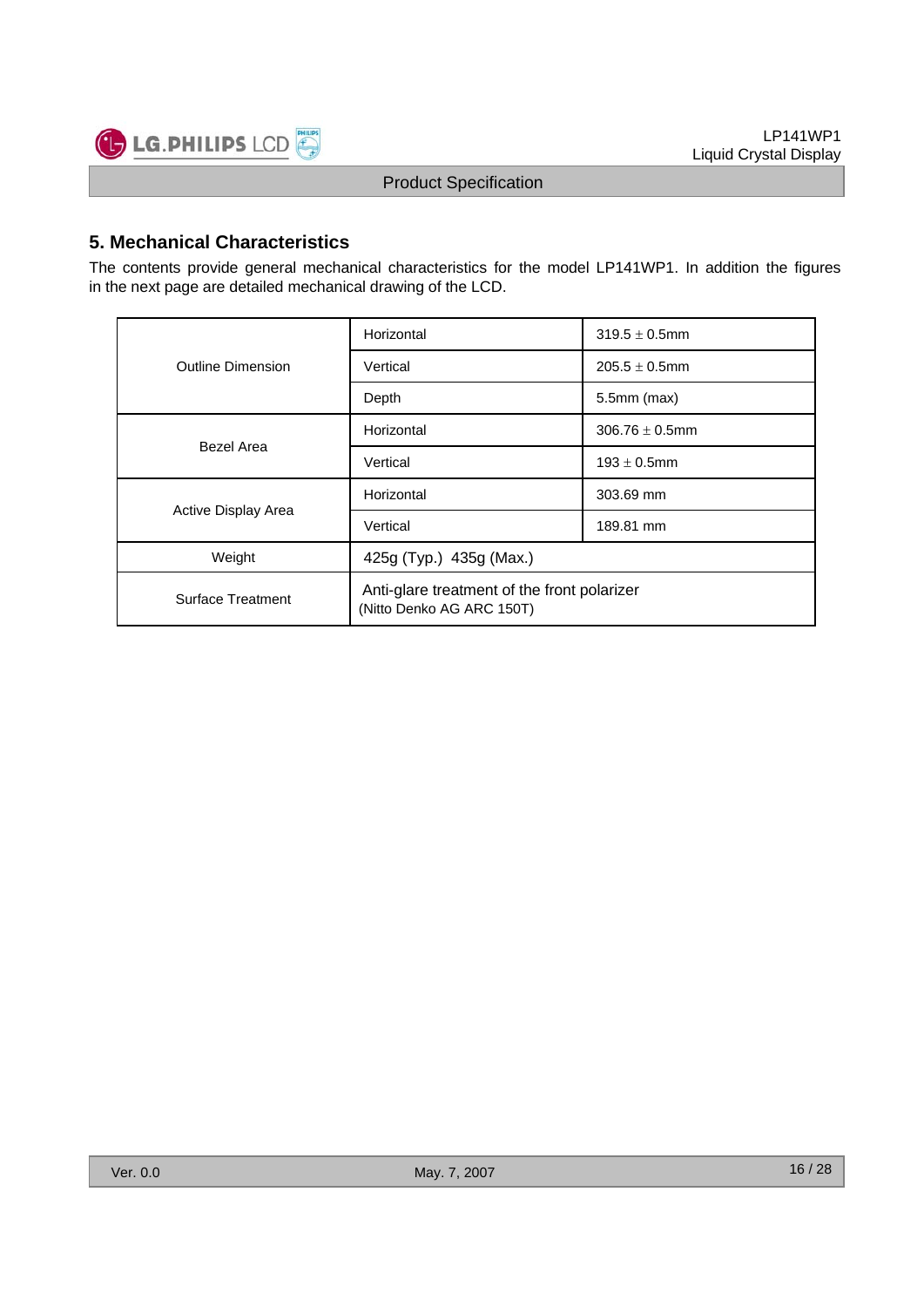

#### <FRONT VIEW>  $\blacksquare$  Note) Unit:[mm], General tolerance:  $\pm$  0.5mm

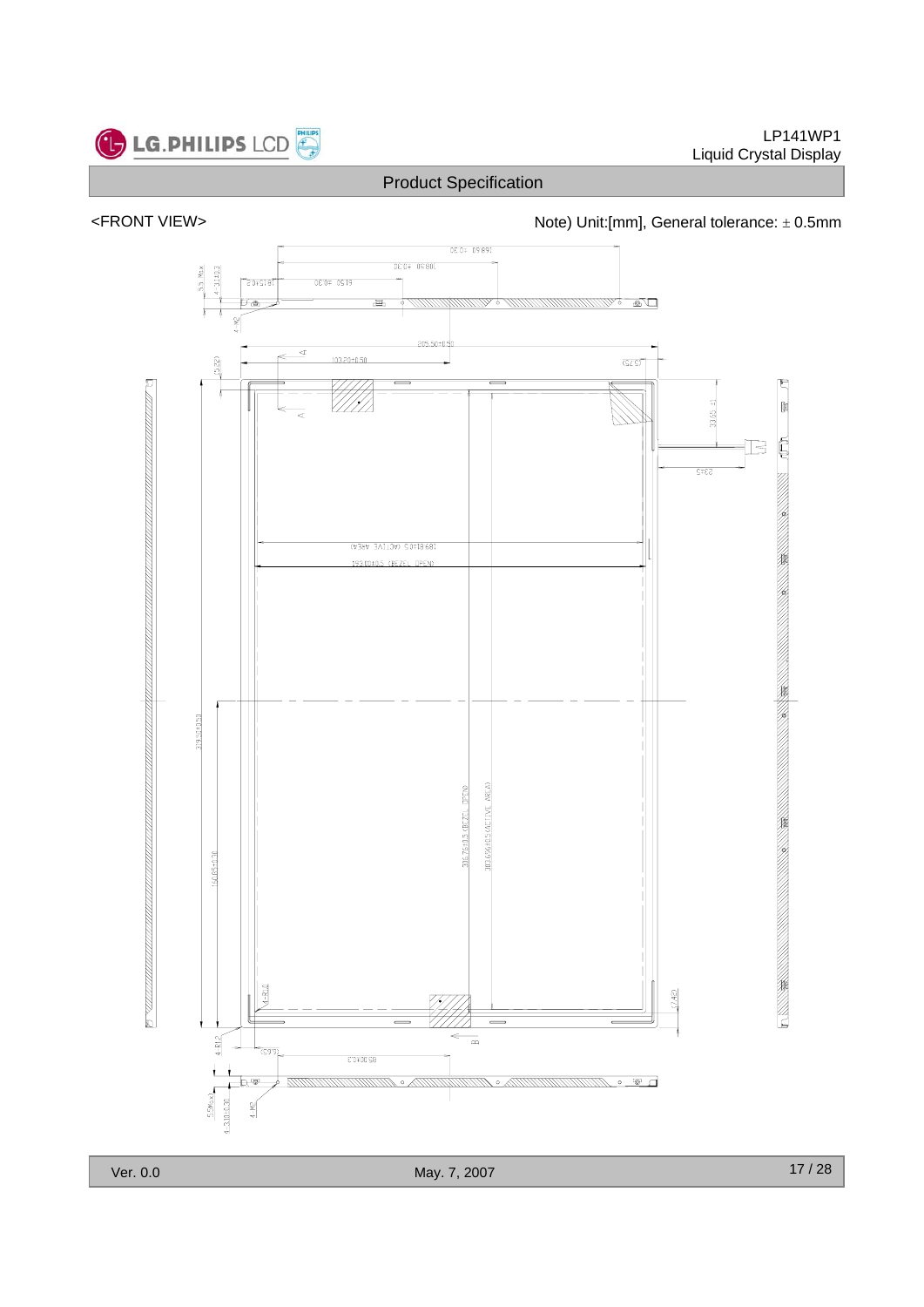

# <REAR VIEW>  $\blacksquare$  Note) Unit:[mm], General tolerance:  $\pm$  0.5mm

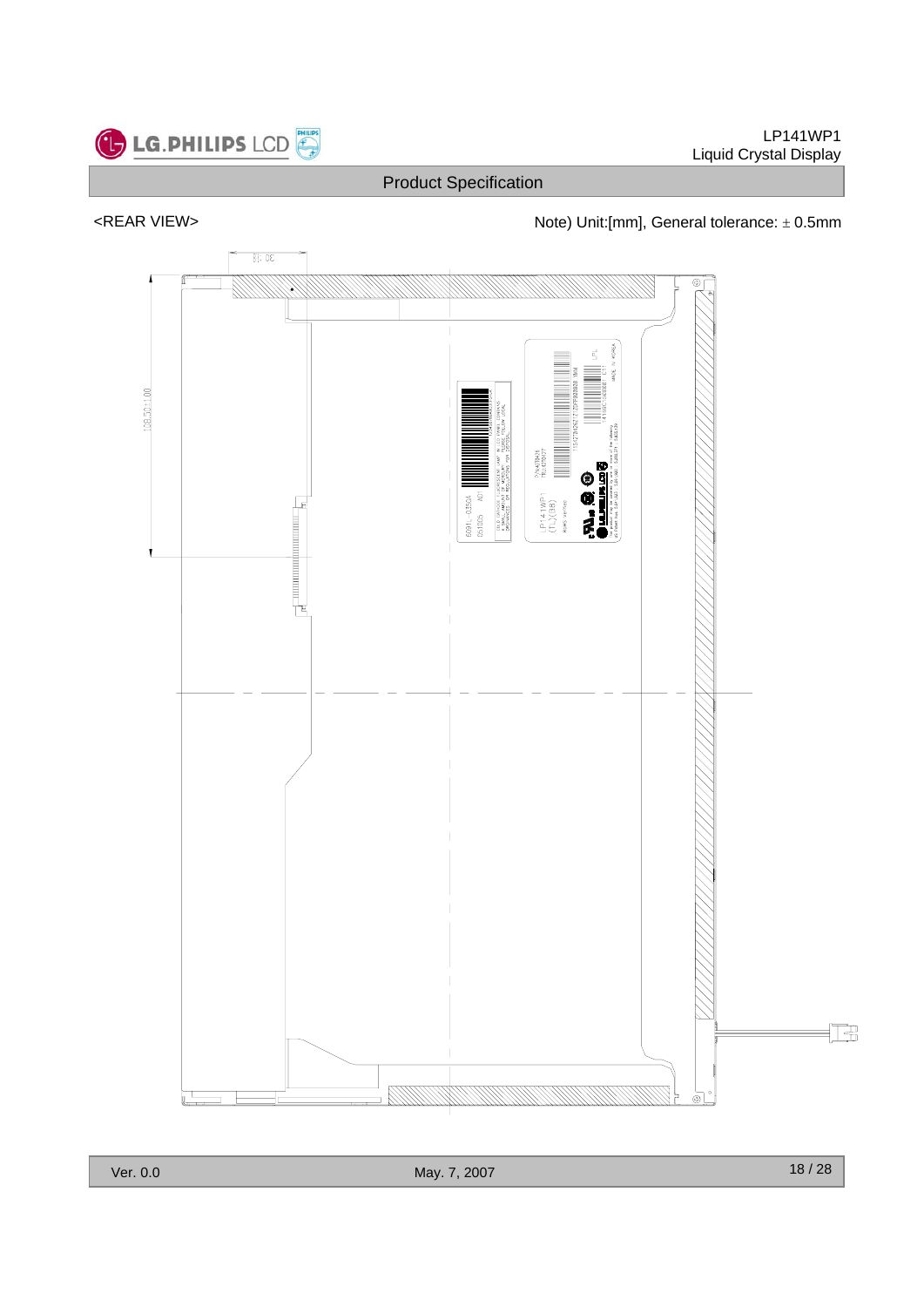# [ DETAIL DESCRIPTION OF SIDE MOUNTING SCREW ]

![](_page_18_Figure_4.jpeg)

- \* Screw Torque : 2.5kgf.cm Max
- \* Screw Hole Depth ("A") : Min 2.5mm
- \* Screw Penetration Length ("B") : Max 2.5, Min 2.3(LPL can't control)

Note) Unit:[mm], General tolerance: ± 0.5mm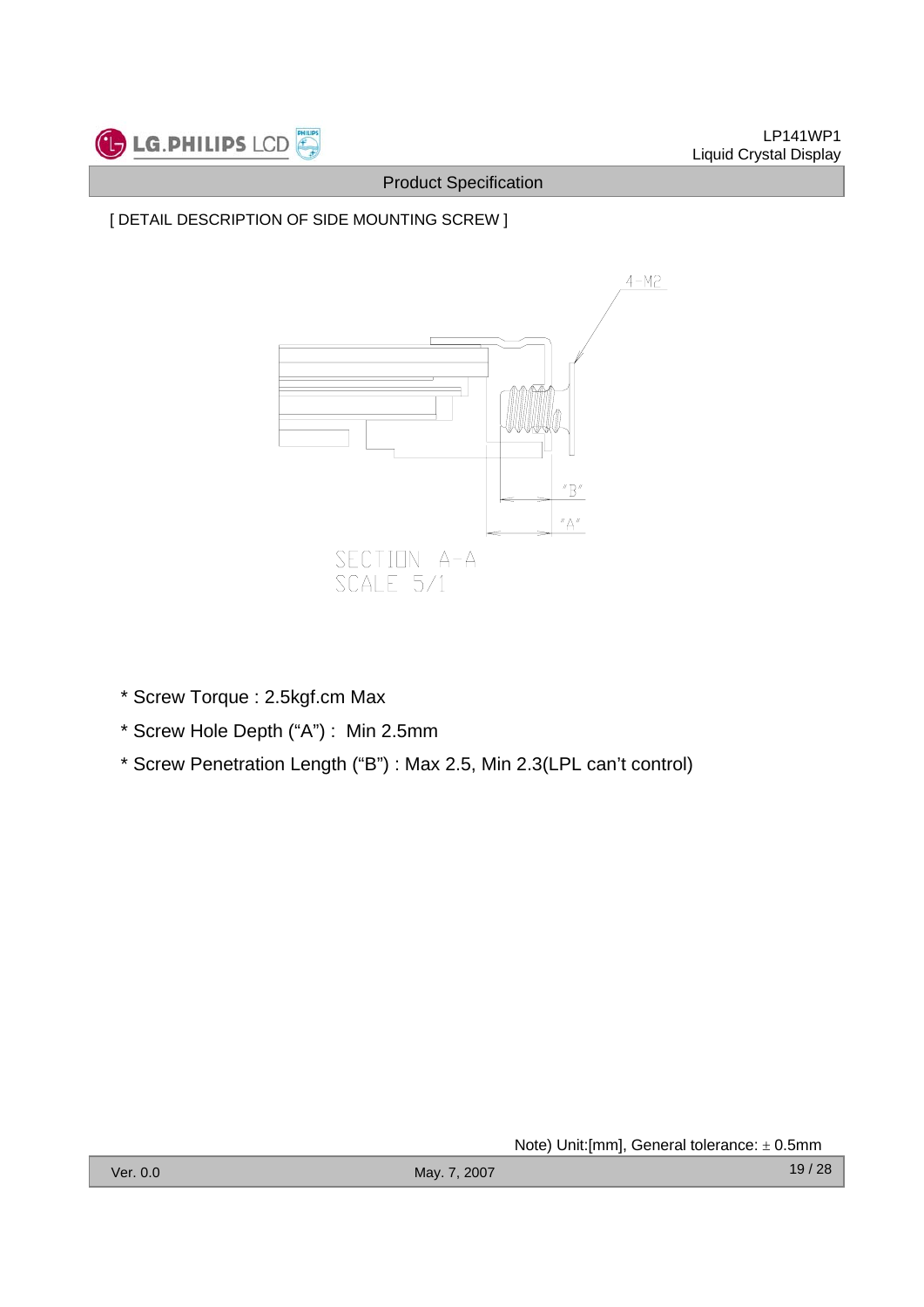![](_page_19_Picture_1.jpeg)

# **6. Reliability**

Environment test condition

LG.PHILIPS LCD

| No. | <b>Test Item</b>                            | Conditions                                                                                       |  |  |  |  |
|-----|---------------------------------------------|--------------------------------------------------------------------------------------------------|--|--|--|--|
| 1   | High temperature storage test               | Ta= 60°C, 240h                                                                                   |  |  |  |  |
| 2   | Low temperature storage test                | Ta= -20°C, 240h                                                                                  |  |  |  |  |
| 3   | High temperature operation test             | Ta= 50°C, 50%RH, 240h                                                                            |  |  |  |  |
| 4   | Low temperature operation test              | Ta= $0^{\circ}$ C, 240h                                                                          |  |  |  |  |
| 5   | Vibration test (non-operating)              | Sine wave, $10 \sim 500 \sim 10$ Hz, 1.5G, 0.37 oct/min<br>3 axis, 1 hour/axis                   |  |  |  |  |
| 6   | Shock test (non-operating)                  | Half sine wave, 180G, 2ms<br>one shock of each six faces(I.e. run 180G 6ms<br>for all six faces) |  |  |  |  |
| 7   | Altitude<br>operating<br>storage / shipment | $0 \sim 10,000$ feet (3,048m) 24Hr<br>0~40,000 feet (12,192m) 24Hr                               |  |  |  |  |

{ Result Evaluation Criteria }

There should be no change which might affect the practical display function when the display quality test is conducted under normal operating condition.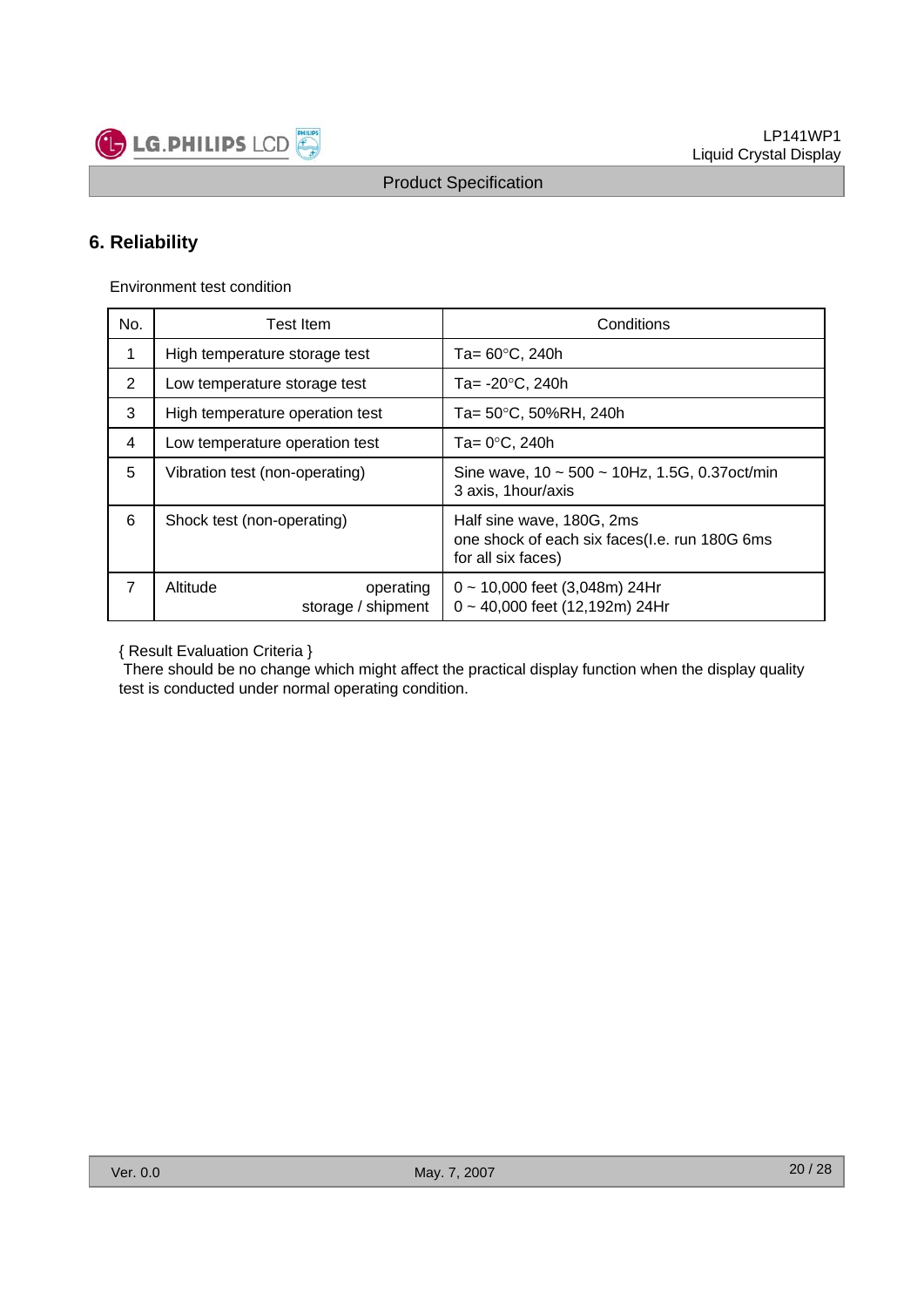![](_page_20_Picture_0.jpeg)

#### **7. International Standards**

#### **7-1. Safety**

- a) UL 60950-1:2003, First Edition, Underwriters Laboratories, Inc., Standard for Safety of Information Technology Equipment.
- b) CAN/CSA C22.2, No. 60950-1-03 1<sup>st</sup> Ed. April 1, 2003, Canadian Standards Association, Standard for Safety of Information Technology Equipment.
- c) EN 60950-1:2001, First Edition, European Committee for Electrotechnical Standardization(CENELEC) European Standard for Safety of Information Technology Equipment.

#### **7-2. EMC**

- a) ANSI C63.4 "Methods of Measurement of Radio-Noise Emissions from Low-Voltage Electrical and Electrical Equipment in the Range of 9kHZ to 40GHz. "American National Standards Institute(ANSI), 1992
- b) C.I.S.P.R "Limits and Methods of Measurement of Radio Interface Characteristics of Information Technology Equipment." International Special Committee on Radio Interference.
- c) EN 55022 "Limits and Methods of Measurement of Radio Interface Characteristics of Information Technology Equipment." European Committee for Electrotechnical Standardization.(CENELEC), 1998 ( Including A1: 2000 )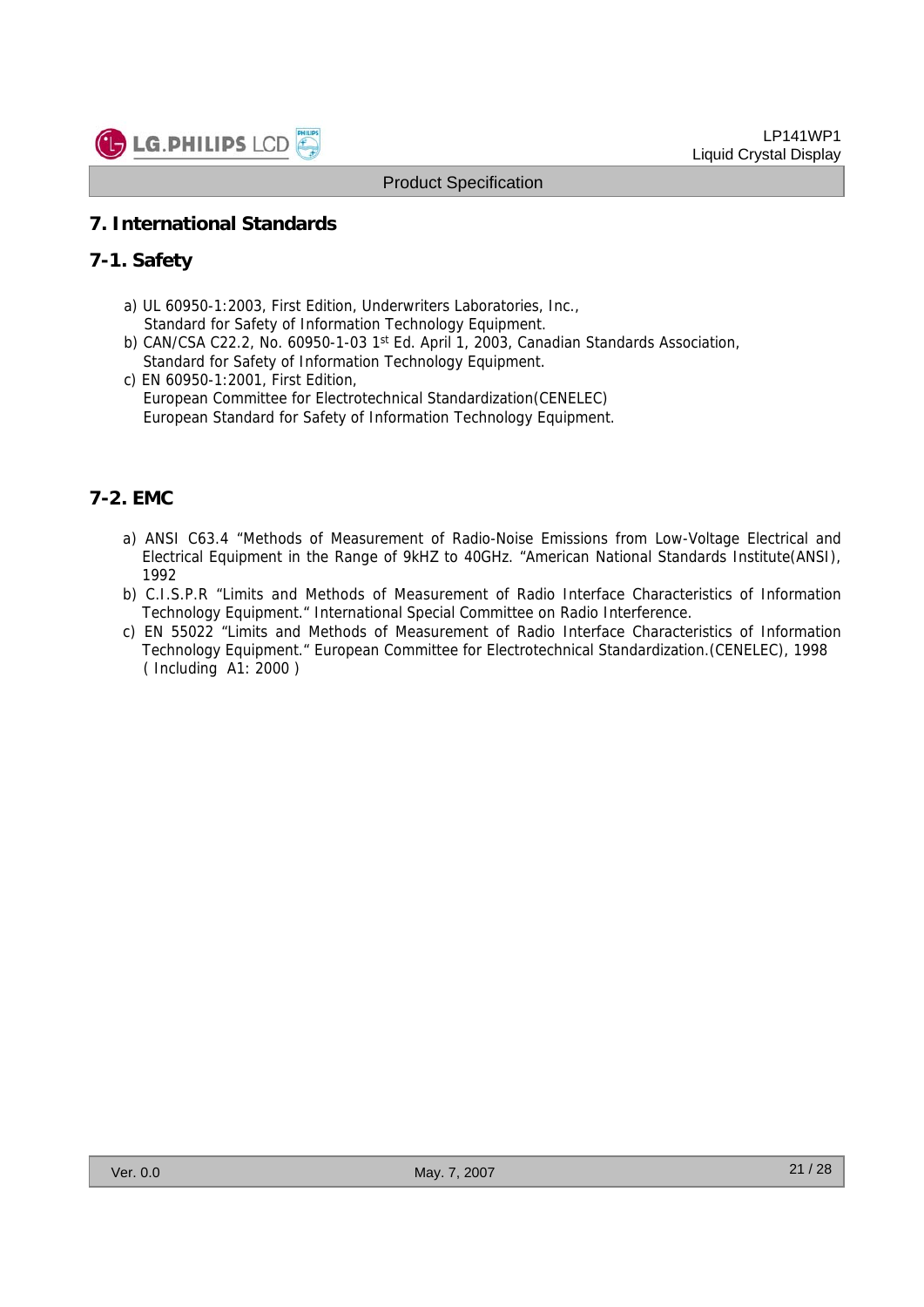![](_page_21_Picture_0.jpeg)

# **8. Packing**

#### **8-1. Designation of Lot Mark**

a) Lot Mark

![](_page_21_Figure_6.jpeg)

A,B,C : SIZE(INCH) D : YEAR

E : MONTH F ~ M : SERIAL NO.

**Note** 

1. YEAR

| Year | 2001 | 2002 | 2003 | 2004 | 2005 | 2006 | 2007 | 2008 | 2009 | 2010 |
|------|------|------|------|------|------|------|------|------|------|------|
| Mark |      |      |      |      |      |      |      |      |      |      |

2. MONTH

| Month | Jan | -<br>⊦eb | Mar | Apr | May | Jun | Jul | Aug | Sep | Oct | Nov    | Dec |
|-------|-----|----------|-----|-----|-----|-----|-----|-----|-----|-----|--------|-----|
| Mark  |     | -        |     |     | ∼   | ∽   |     |     |     |     | -<br>◡ |     |

b) Location of Lot Mark

Serial No. is printed on the label. The label is attached to the backside of the LCD module. This is subject to change without prior notice.

# **8-2. Packing Form**

a) Package quantity in one box : 20ea

b) Box Size : 430 X 334 X 287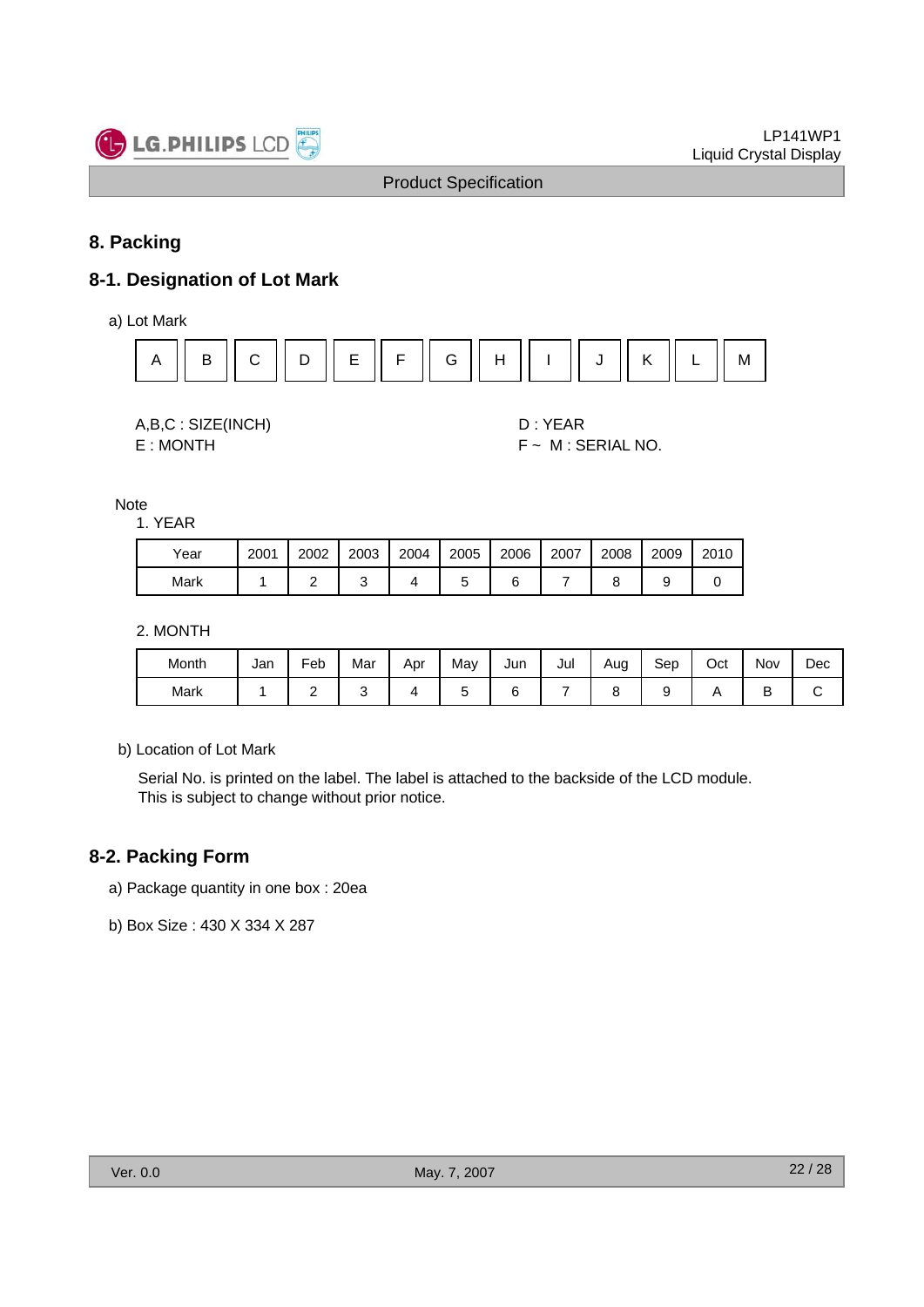![](_page_22_Picture_0.jpeg)

## **8-3. Label Description**

![](_page_22_Figure_4.jpeg)

#### **Lenovo Code**

1)P/N : 42T0426

2)FRU : 42T0427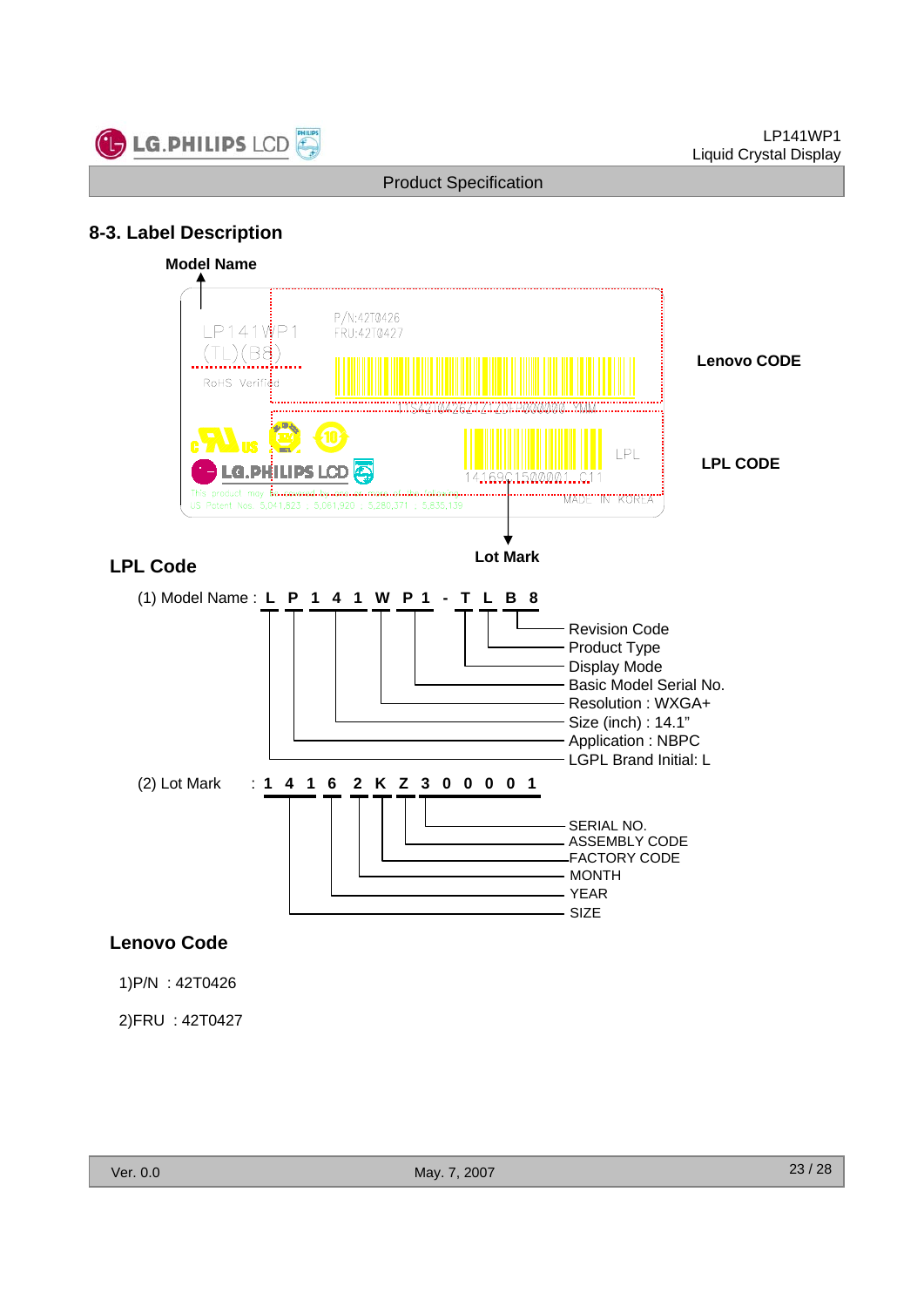![](_page_23_Picture_0.jpeg)

## **9. PRECAUTIONS**

Please pay attention to the followings when you use this TFT LCD module.

# **9-1. MOUNTING PRECAUTIONS**

- (1) You must mount a module using holes arranged in four corners or four sides.
- (2) You should consider the mounting structure so that uneven force (ex. Twisted stress) is not applied to the module. And the case on which a module is mounted should have sufficient strength so that external force is not transmitted directly to the module.
- (3) Please attach the surface transparent protective plate to the surface in order to protect the polarizer. Transparent protective plate should have sufficient strength in order to the resist external force.
- (4) You should adopt radiation structure to satisfy the temperature specification.
- (5) Acetic acid type and chlorine type materials for the cover case are not desirable because the former generates corrosive gas of attacking the polarizer at high temperature and the latter causes circuit break by electro-chemical reaction.
- (6) Do not touch, push or rub the exposed polarizers with glass, tweezers or anything harder than HB pencil lead. And please do not rub with dust clothes with chemical treatment. Do not touch the surface of polarizer for bare hand or greasy cloth.(Some cosmetics are detrimental to the polarizer.)
- (7) When the surface becomes dusty, please wipe gently with absorbent cotton or other soft materials like chamois soaks with petroleum benzene. Normal-hexane is recommended for cleaning the adhesives used to attach front / rear polarizers. Do not use acetone, toluene and alcohol because they cause chemical damage to the polarizer.
- (8) Wipe off saliva or water drops as soon as possible. Their long time contact with polarizer causes deformations and color fading.
- (9) Do not open the case because inside circuits do not have sufficient strength.

#### **9-2. OPERATING PRECAUTIONS**

- (1) The spike noise causes the mis-operation of circuits. It should be lower than following voltage :  $V=\pm 200$ mV(Over and under shoot voltage)
- (2) Response time depends on the temperature.(In lower temperature, it becomes longer.)
- (3) Brightness depends on the temperature. (In lower temperature, it becomes lower.) And in lower temperature, response time(required time that brightness is stable after turned on) becomes longer.
- (4) Be careful for condensation at sudden temperature change. Condensation makes damage to polarizer or electrical contacted parts. And after fading condensation, smear or spot will occur.
- (5) When fixed patterns are displayed for a long time, remnant image is likely to occur.
- (6) Module has high frequency circuits. Sufficient suppression to the electromagnetic interference shall be done by system manufacturers. Grounding and shielding methods may be important to minimized the interference.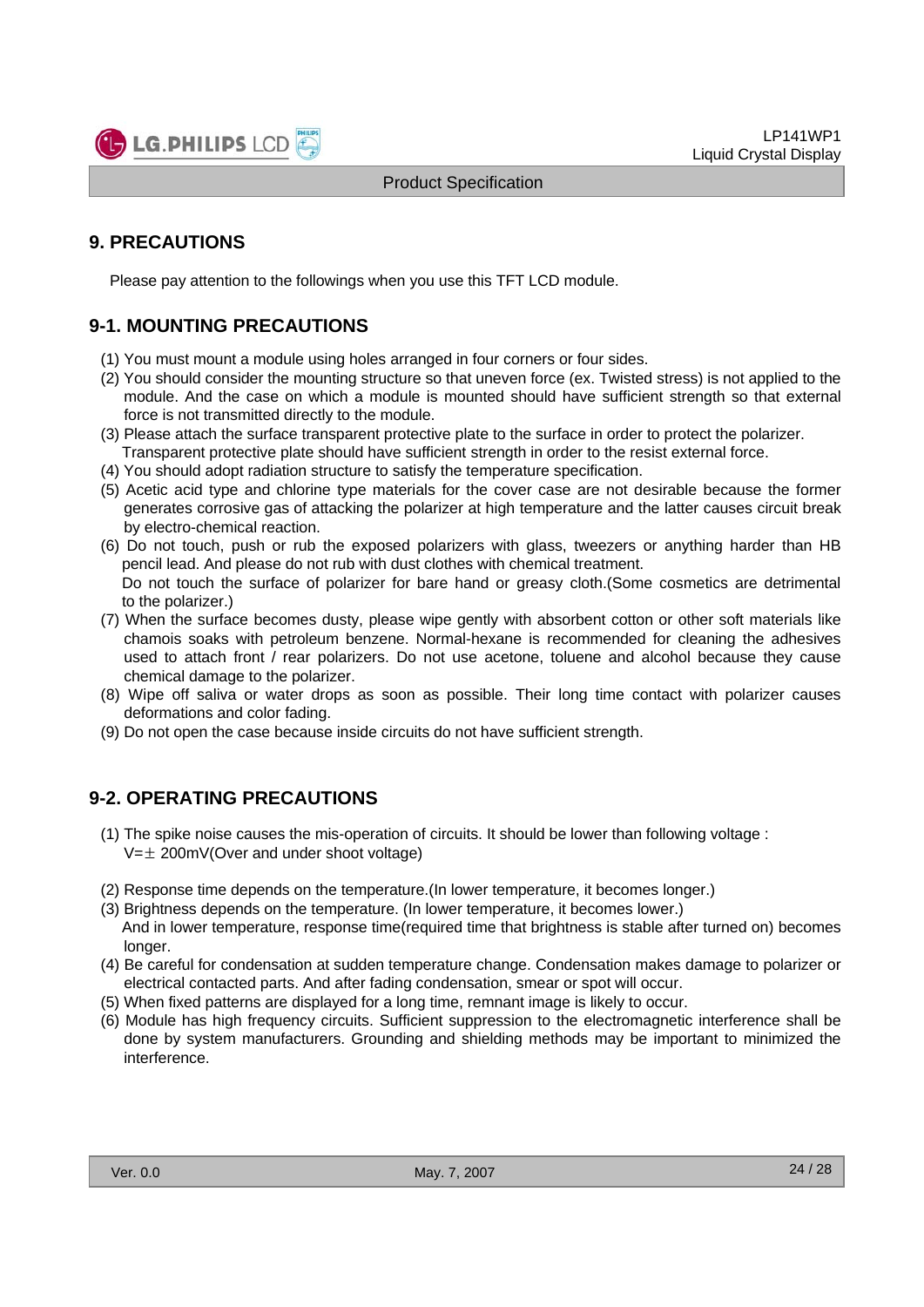#### **9-3. ELECTROSTATIC DISCHARGE CONTROL**

Since a module is composed of electronic circuits, it is not strong to electrostatic discharge. Make certain that treatment persons are connected to ground through wrist band etc. And don't touch interface pin directly.

# **9-4. PRECAUTIONS FOR STRONG LIGHT EXPOSURE**

Strong light exposure causes degradation of polarizer and color filter.

# **9-5. STORAGE**

When storing modules as spares for a long time, the following precautions are necessary.

- (1) Store them in a dark place. Do not expose the module to sunlight or fluorescent light. Keep the temperature between 5°C and 35°C at normal humidity.
- (2) The polarizer surface should not come in contact with any other object. It is recommended that they be stored in the container in which they were shipped.

## **9-6. HANDLING PRECAUTIONS FOR PROTECTION FILM**

- (1) When the protection film is peeled off, static electricity is generated between the film and polarizer. This should be peeled off slowly and carefully by people who are electrically grounded and with well ion-blown equipment or in such a condition, etc.
- (2) The protection film is attached to the polarizer with a small amount of glue. If some stress is applied to rub the protection film against the polarizer during the time you peel off the film, the glue is apt to remain on the polarizer.

Please carefully peel off the protection film without rubbing it against the polarizer.

- (3) When the module with protection film attached is stored for a long time, sometimes there remains a very small amount of glue still on the polarizer after the protection film is peeled off.
- (4) You can remove the glue easily. When the glue remains on the polarizer surface or its vestige is recognized, please wipe them off with absorbent cotton waste or other soft material like chamois soaked with normal-hexane.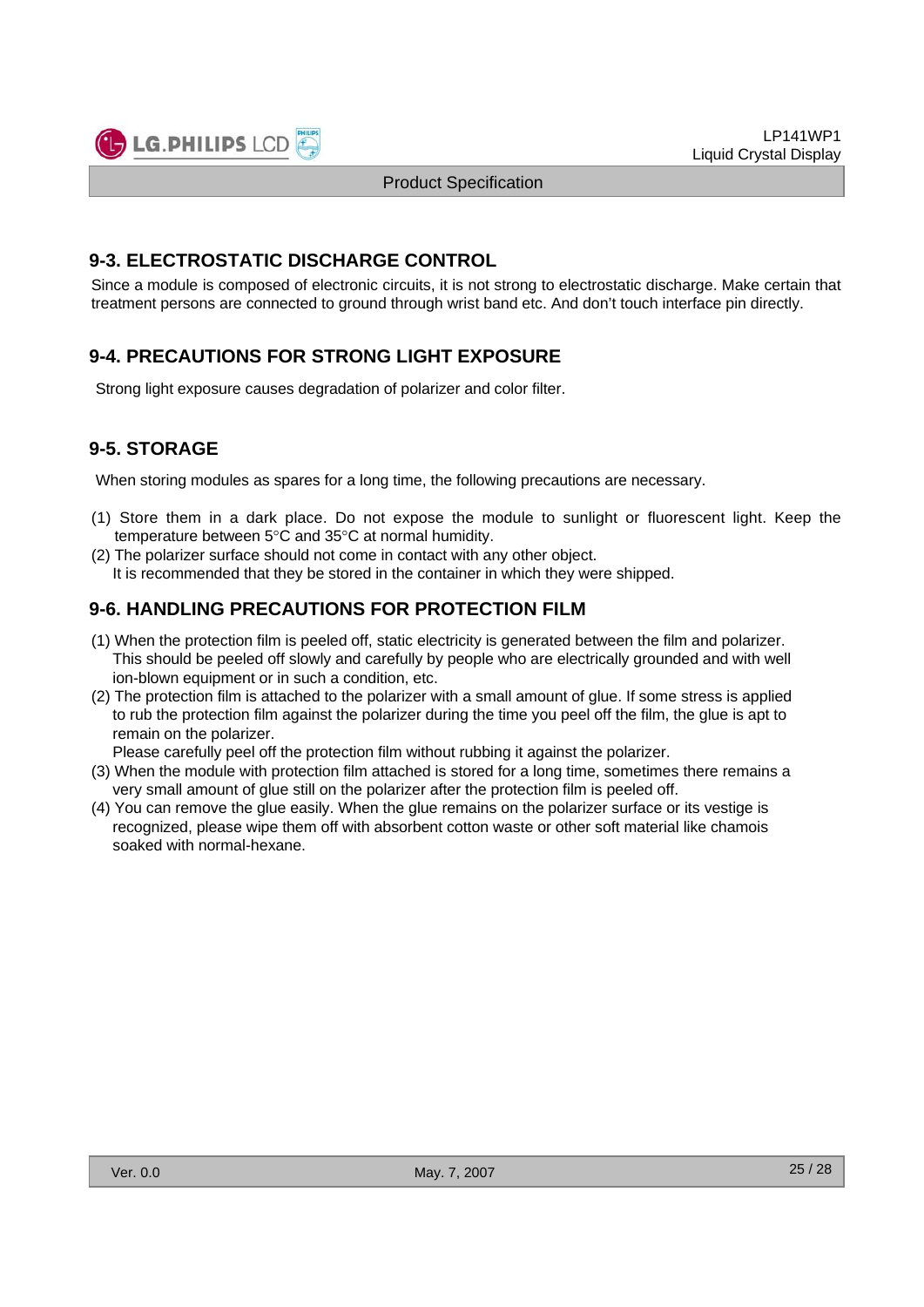![](_page_25_Picture_0.jpeg)

# **APPENDIX A. Enhanced Extended Display Identification Data (EEDIDTM) 1/3**

| Byte#          | Byte#          |                                  | <b>Data</b>  | <b>Data</b> |                    |             |
|----------------|----------------|----------------------------------|--------------|-------------|--------------------|-------------|
| (decimal)      | (HEX)          | <b>Field Name and Comments</b>   | (DEC)        | (HEX)       | <b>Input Value</b> | <b>Note</b> |
| 0              | 00             | Header                           | 0            | 00          |                    |             |
| $\mathbf{1}$   | 01             | Header                           | 255          | FF          |                    |             |
| $\overline{2}$ | 02             | Header                           | 255          | FF          |                    |             |
| 3              | 03             | Header                           | 255          | FF          |                    |             |
| $\overline{4}$ | 04             | Header                           | 255          | FF          |                    |             |
| 5              | 05             | Header                           | 255          | FF          |                    |             |
| 6              | 06             | Header                           | 255          | FF          |                    |             |
| 7              | 07             | Header                           | 0            | 00          |                    |             |
| 8              | 08             | D system Manufacturer Name       | 48           | 30          |                    |             |
| 9              | 09             | Compressed ASCII                 | 174          | AE          | LEN                |             |
| 10             | 0A             | ID Product Code (LSB)            | 51           | 33          | WXGA+              |             |
| 11             | 0 <sub>B</sub> | ID Product Code (MSB)            | 64           | 40          | (4033)             |             |
| 12             | 0C             | LCD Module Serial No.            | 0            | 00          |                    |             |
| 13             | 0D             | LCD Module Serial No.            | 0            | 00          |                    |             |
| 14             | 0E             | LCD Module Serial No.            | 0            | 00          |                    |             |
| 15             | 0F             | LCD Module Serial No.            | $\mathbf 0$  | 00          |                    |             |
| 16             | 10             | Week of Manufacture              | 0            | 00          |                    |             |
| 17             | 11             | Year of Manufacture              | 17           | 11          | 2007               |             |
| 18             | 12             | <b>EDID Structure version</b>    | $\mathbf{1}$ | 01          | 1                  |             |
| 19             | 13             | <b>EDID Revision</b>             | 3            | 03          | 3                  |             |
| 20             | 14             | Video Input Definition           | 128          | 80          |                    |             |
| 21             | 15             | Max H image size(cm)             | 30           | 1E          | 30                 |             |
| 22             | 16             | Max V image size(cm)             | 19           | 13          | 19                 |             |
| 23             | 17             | Display gamma                    | 120          | 78          | 2.2                |             |
| 24             | 18             | Feature support(DPMS)            | 234          | EА          |                    |             |
| 25             | 19             | Red/Green low Bits               | 174          | AE          | $^\star$           |             |
| 26             | 1A             | <b>Blue/White Low Bits</b>       | 16           | 10          | $\star$            |             |
| 27             | 1B             | Red X                            | 150          | 96          |                    |             |
| 28             | 1C             | Red Y                            | 88           | 58          |                    |             |
| 29             | 1D             | Green X                          | 83           | 53          |                    |             |
| 30             | 1E             | Green Y                          | 140          | 8C          |                    |             |
| 31             | 1F             | Blue X                           | 40           | 28          |                    |             |
| 32             | 20             | <b>Blue Y</b>                    | 36           | 24          |                    |             |
| 33             | 21             | White X                          | 80           | 50          |                    |             |
| 34             | 22             | White Y                          | 84           | 54          |                    |             |
| 35             | 23             | <b>Established Timing I</b>      | 33           | 21          |                    |             |
| 36             | 24             | <b>Established Timing II</b>     | 8            | 08          |                    |             |
| 37             | 25             | Manufacturer's Timings           | 0            | 00          |                    |             |
| 38             | 26             | Standard Timing Identification 1 | 1            | 01          |                    |             |
| 39             | 27             | Standard Timing Identification 1 | 1            | 01          |                    |             |
| 40             | 28             | Standard Timing Identification 2 | $\mathbf{1}$ | 01          |                    |             |
| 41             | 29             | Standard Timing Identification 2 | 1            | 01          |                    |             |
| 42             | 2A             | Standard Timing Identification 3 | $\mathbf{1}$ | 01          |                    |             |
| 43             | 2B             | Standard Timing Identification 3 | $\mathbf{1}$ | 01          |                    |             |
| 44             | 2C             | Standard Timing Identification 4 | 1            | 01          |                    |             |
| 45             | 2D             | Standard Timing Identification 4 | $\mathbf{1}$ | 01          |                    |             |
| 46             | 2E             | Standard Timing Identification 5 | 1            | 01          |                    |             |
| 47             | 2F             | Standard Timing Identification 5 | 1            | 01          |                    |             |
| 48             | 30             | Standard Timing Identification 6 | 1            | 01          |                    |             |
| 49             | 31             | Standard Timing Identification 6 | $\mathbf{1}$ | 01          |                    |             |
| 50             | 32             | Standard Timing Identification 7 | 1            | 01          |                    |             |
| 51             | 33             | Standard Timing Identification 7 | 1            | 01          |                    |             |
| 52             | 34             | Standard Timing Identification 8 | 1            | 01          |                    |             |
| 53             | 35             | Standard Timing Identification 8 | $\mathbf{1}$ | 01          |                    |             |
|                |                |                                  |              |             |                    |             |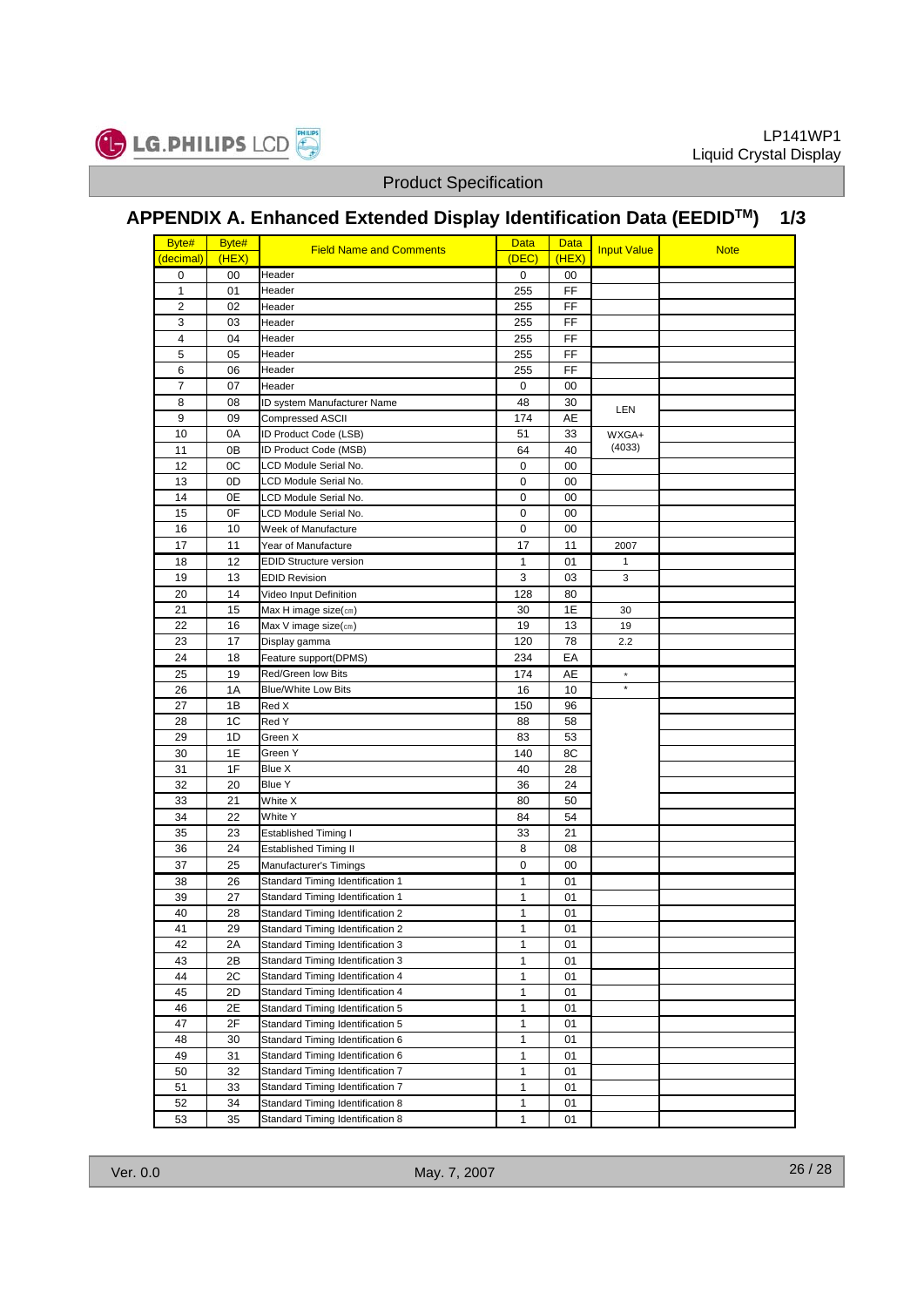![](_page_26_Picture_0.jpeg)

# **APPENDIX A. Enhanced Extended Display Identification Data (EEDIDTM) 2/3**

| Byte#     | Byte# | <b>Field Name and Comments</b>                                                         | <b>Data</b>  | <b>Data</b>    | <b>Input Value</b> | <b>Note</b> |
|-----------|-------|----------------------------------------------------------------------------------------|--------------|----------------|--------------------|-------------|
| (decimal) | (HEX) |                                                                                        | (DEC)        | (HEX)          |                    |             |
| 54        | 36    | Pixel Clock/10,000 (LSB)                                                               | 216          | D8             | 102MHz             |             |
| 55        | 37    | Pixel Clock/10,000 (MSB) /                                                             | 39           | 27             |                    |             |
| 56        | 38    | <b>Horizontal Active</b>                                                               | 160          | A <sub>0</sub> | 1440 pixels        |             |
| 57        | 39    | Horizontal Blanking                                                                    | 144          | 90             | 400 pixels         |             |
| 58        | 3A    | Horizontal Active: Horizontal Blanking                                                 | 81           | 51             |                    |             |
| 59        | 3B    | Vertical Avtive                                                                        | 132          | 84             | 900 lines          |             |
| 60        | ЗC    | Vertical Blanking                                                                      | 26           | 1A             | 26 lines           |             |
| 61        | 3D    | Vertical Active : Vertical Blanking                                                    | 48           | 30             |                    |             |
| 62        | 3E    | Horizontal Sync. Offset                                                                | 80           | 50             | 80 pixels          |             |
|           | 3F    | Horizontal Sync Pulse Width                                                            |              |                |                    |             |
| 63        |       |                                                                                        | 72           | 48             | 72 pixels          |             |
| 64        | 40    | Vertical Sync Offset: Sync Width                                                       | 54           | 36             | 3/6 lines          |             |
| 65        | 41    | Horizontal Vertical Sync Offset/Width upper 2bits                                      | $\mathbf 0$  | 00             | 0                  |             |
| 66        | 42    | Horizontal Image Size                                                                  | 48           | 30             | 304                |             |
| 67        | 43    | Vertical Image Size                                                                    | 190          | BE             | 190                |             |
| 68        | 44    | Horizontal & Vertical Image Size (upper 4bit)                                          | 16           | 10             |                    |             |
| 69        | 45    | Horizontal Border = 0                                                                  | 0            | 00             |                    |             |
| 70        | 46    | Vertical Border = 0                                                                    | 0            | 00             |                    |             |
| 71        | 47    | Non-interlaced, Normal display, no stereo, Digital<br>separate sync,H/V pol negatives  | 25           | 19             |                    |             |
| 72        | 48    | Pixel Clock/10,000 (LSB)<br>50Hz                                                       | 102          | 66             |                    |             |
| 73        | 49    | Pixel Clock/10,000 (MSB) /<br>50Hz                                                     | 33           | 21             | 85.5MHz            |             |
| 74        | 4A    | Horizontal Active                                                                      | 160          | A <sub>0</sub> | 1440 pixels        |             |
| 75        | 4B    | Horizontal Blanking                                                                    | 144          | 90             | 400 pixels         |             |
| 76        | 4C    | Horizontal Active: Horizontal Blanking                                                 | 81           | 51             |                    |             |
| 77        | 4D    | <b>Vertical Avtive</b>                                                                 | 132          | 84             | 900 lines          |             |
| 78        | 4E    | Vertical Blanking                                                                      | 26           | 1A             | 26 lines           |             |
| 79        | 4F    | Vertical Active : Vertical Blanking                                                    | 48           | 30             |                    |             |
|           |       | Horizontal Sync. Offset                                                                |              |                |                    |             |
| 80        | 50    |                                                                                        | 80           | 50             | 80 pixels          |             |
| 81        | 51    | Horizontal Sync Pulse Width                                                            | 72           | 48             | 72 pixels          |             |
| 82        | 52    | Vertical Sync Offset : Sync Width                                                      | 54           | 36             | 3/6 lines          |             |
| 83        | 53    | Horizontal Vertical Sync Offset/Width upper 2bits                                      | $\mathbf{0}$ | 00             | $\mathbf{0}$       |             |
| 84        | 54    | Horizontal Image Size                                                                  | 48           | 30             | 304                |             |
| 85        | 55    | Vertical Image Size                                                                    | 190          | BE             | 190                |             |
| 86        | 56    | Horizontal & Vertical Image Size (upper 4bit)                                          | 16           | 10             |                    |             |
| 87        | 57    | Horizontal Border = 0                                                                  | 0            | 00             |                    |             |
| 88        | 58    | Vertical Border = 0                                                                    | 0            | 00             |                    |             |
| 89        | 59    | Non-interlaced, Normal display, no stereo, Digital<br>separate sync, H/V pol negatives | 25           | 19             |                    |             |
| 90        | 5A    | Detailed Timing Descriptor #3                                                          | 0            | 00             | 0                  |             |
| 91        | 5B    |                                                                                        | 0            | 00             | 0                  |             |
| 92        | 5C    |                                                                                        | 0            | 00             | 0                  |             |
| 93        | 5D    |                                                                                        | 15           | 0F             | 15                 |             |
| 94        | 5E    |                                                                                        | 0            | 00             | $\mathbf 0$        |             |
| 95        | 5F    | (Horizontal active pixel /8)-31                                                        | 144          | 90             | 144                |             |
| 96        | 60    | Image Aspect Ratio(15:9)                                                               | 10           | 0A             | 16:10              |             |
| 97        | 61    | Low Refresh Rate #1(50Hz)                                                              | 50           | 32             | 50                 |             |
| 98        | 62    | (Horizontal active pixel /8)-31                                                        | 144          | 90             | 144                |             |
| 99        | 63    | Image Aspect Ratio(16:10)                                                              | 10           | 0A             | 16:10              |             |
| 100       | 64    | Low Refresh Rate #2(40Hz)                                                              | 40           | 28             | 40                 |             |
| 101       | 65    | Brightness(1/10nit)                                                                    | 20           | 14             | 20                 |             |
| 102       |       | Feature flag(TN mode)                                                                  | $\mathbf{1}$ |                | $\mathbf{1}$       |             |
|           | 66    |                                                                                        |              | 01             |                    |             |
| 103       | 67    | Reserved 00h                                                                           | 0            | 00             | 0                  |             |
| 104       | 68    | EISA manufacturer code(3 Character ID)                                                 | 50           | 32             | <b>LPL</b>         |             |
| 105       | 69    | Compressed ASCII                                                                       | 12           | 0C             |                    |             |
| 106       | 6A    | Panel Supplier Reserved - Product code                                                 | 1            | 01             |                    |             |
| 107       | 6B    | (Hex, LSB first)                                                                       | 1            | 01             |                    |             |